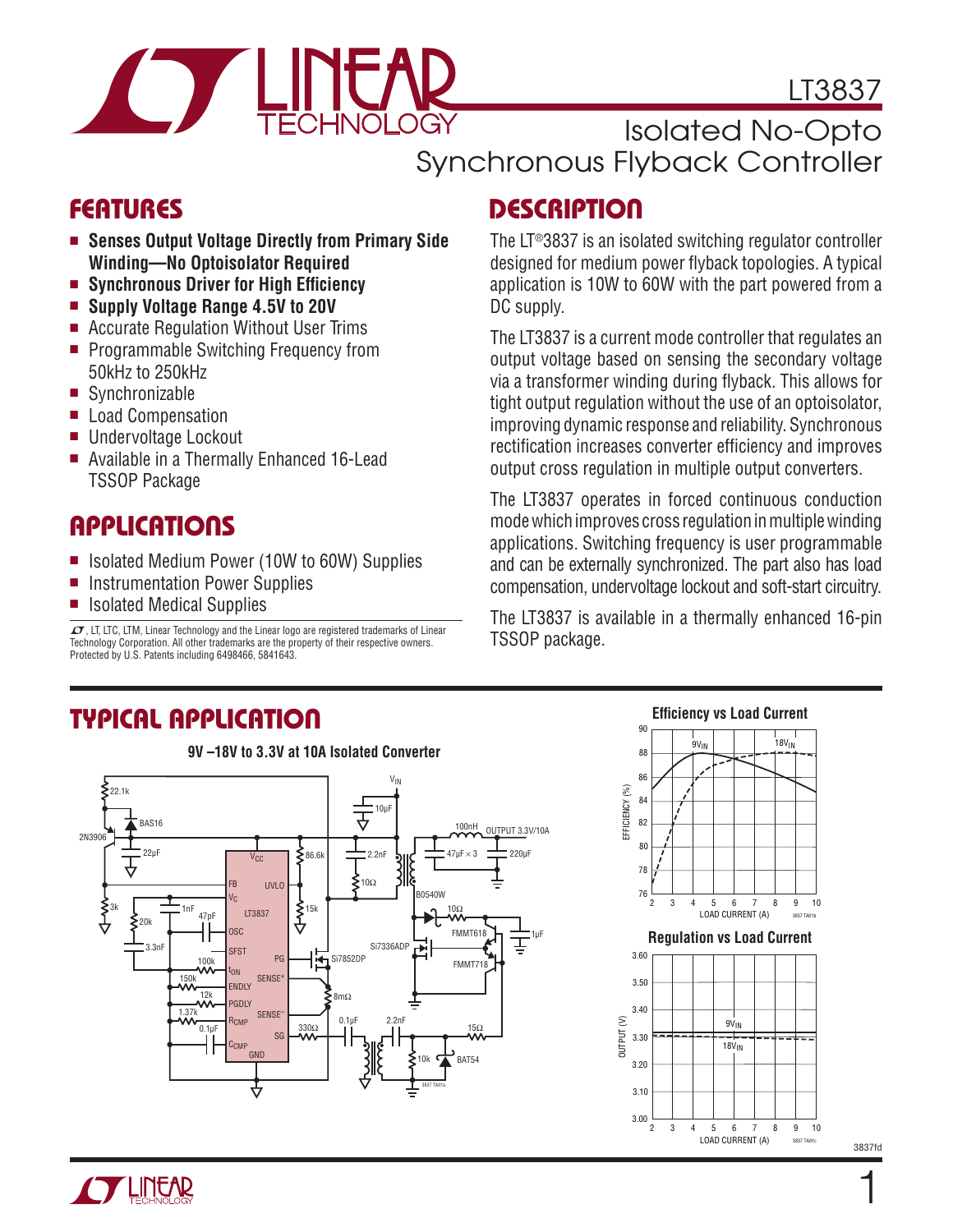# ABSOLUTE MAXIMUM RATINGS

**(Note 1)**

| SENSE <sup>-</sup> , SENSE <sup>+</sup> Pin Voltage-0.5V, +0.5V |  |
|-----------------------------------------------------------------|--|
|                                                                 |  |
|                                                                 |  |
| <b>Operating Junction Temperature Range</b>                     |  |
|                                                                 |  |
|                                                                 |  |
| Lead Temperature (Soldering, 10 sec) 300°C                      |  |

### PIN CONFIGURATION



# ORDER INFORMATION

| <b>LEAD FREE FINISH</b>  | <b>TAPE AND REEL</b> | PART MARKING        | <b>PACKAGE DESCRIPTION</b> | TEMPERATURE RANGE        |
|--------------------------|----------------------|---------------------|----------------------------|--------------------------|
| LT3837EFE#PBF            | LT3837EFE#TRPBF      | 3837FFF             | 16-Lead Plastic TSSOP      | $-40^{\circ}$ C to 125°C |
| LT3837IFE#PBF            | IT3837IFF#TRPRF      | 3837FE              | 16-Lead Plastic TSSOP      | l –40°C to 125°C.        |
| <b>LEAD BASED FINISH</b> | <b>TAPE AND REEL</b> | <b>PART MARKING</b> | <b>PACKAGE DESCRIPTION</b> | <b>TEMPERATURE RANGE</b> |
| LT3837EFE                | IT3837FFF#TR         | 3837FFF             | 16-Lead Plastic TSSOP      | $-40^{\circ}$ C to 125°C |

Consult LTC Marketing for parts specified with wider operating temperature ranges.

For more information on lead free part marking, go to: http://www.linear.com/leadfree/

For more information on tape and reel specifications, go to: http://www.linear.com/tapeandreel/

### **ELECTRICAL CHARACTERISTICS** The  $\bullet$  denotes specifications which apply over the full operating junction

temperature range, otherwise specifications are T<sub>A</sub> = 25°C. V<sub>CC</sub> = 14V; PG, SG Open; V<sub>C</sub> = 1.4V, V<sub>SENSE</sub> = 0, R<sub>CMP</sub> = 1k, R<sub>TON</sub> = 90k,  $R_{\text{PGDLY}} = 27.4$ k,  $R_{\text{ENDIY}} = 90$ k, unless otherwise specified.

| <b>PARAMETER</b>                                           | <b>CONDITIONS</b>                |  | MIN   | TYP          | <b>MAX</b> | <b>UNITS</b> |  |
|------------------------------------------------------------|----------------------------------|--|-------|--------------|------------|--------------|--|
| <b>Power Supply</b>                                        |                                  |  |       |              |            |              |  |
| V <sub>CC</sub> Operating Range                            |                                  |  | 4.5   |              | 20         | V            |  |
| V <sub>CC</sub> Supply Current (I <sub>CC</sub> ) (Note 5) | $V_C = Open$                     |  | 4     | 6.4          | 10         | mA           |  |
| V <sub>CC</sub> Shutdown Current                           | $V_C =$ Open, $V_{UVLO} = 0V$    |  |       | 50           | 150        | μA           |  |
| <b>Feedback Amplifier</b>                                  |                                  |  |       |              |            |              |  |
| Feedback Regulation Voltage (V <sub>FB</sub> )             |                                  |  | 1.220 | 1.237        | .251       | V            |  |
| Feedback Pin Input Bias Current                            | R <sub>CMP</sub> Open            |  |       | 200          |            | nA           |  |
| Feedback Amplifier Transconductance                        | $\Delta I_C = \pm 10 \mu A$      |  | 700   | 1000         | 1400       | umho         |  |
| Feedback Amplifier Source or Sink Current                  |                                  |  | 25    | 55           | 90         | μA           |  |
| Feedback Amplifier Clamp Voltage                           | $V_{FB} = 0.9$<br>$V_{FB} = 1.4$ |  |       | 2.56<br>0.84 |            | V<br>V       |  |
| Reference Voltage Line Regulation                          | $12V \leq V_{IN} \leq 18V$       |  |       | 0.005        | 0.05       | $\%V$        |  |

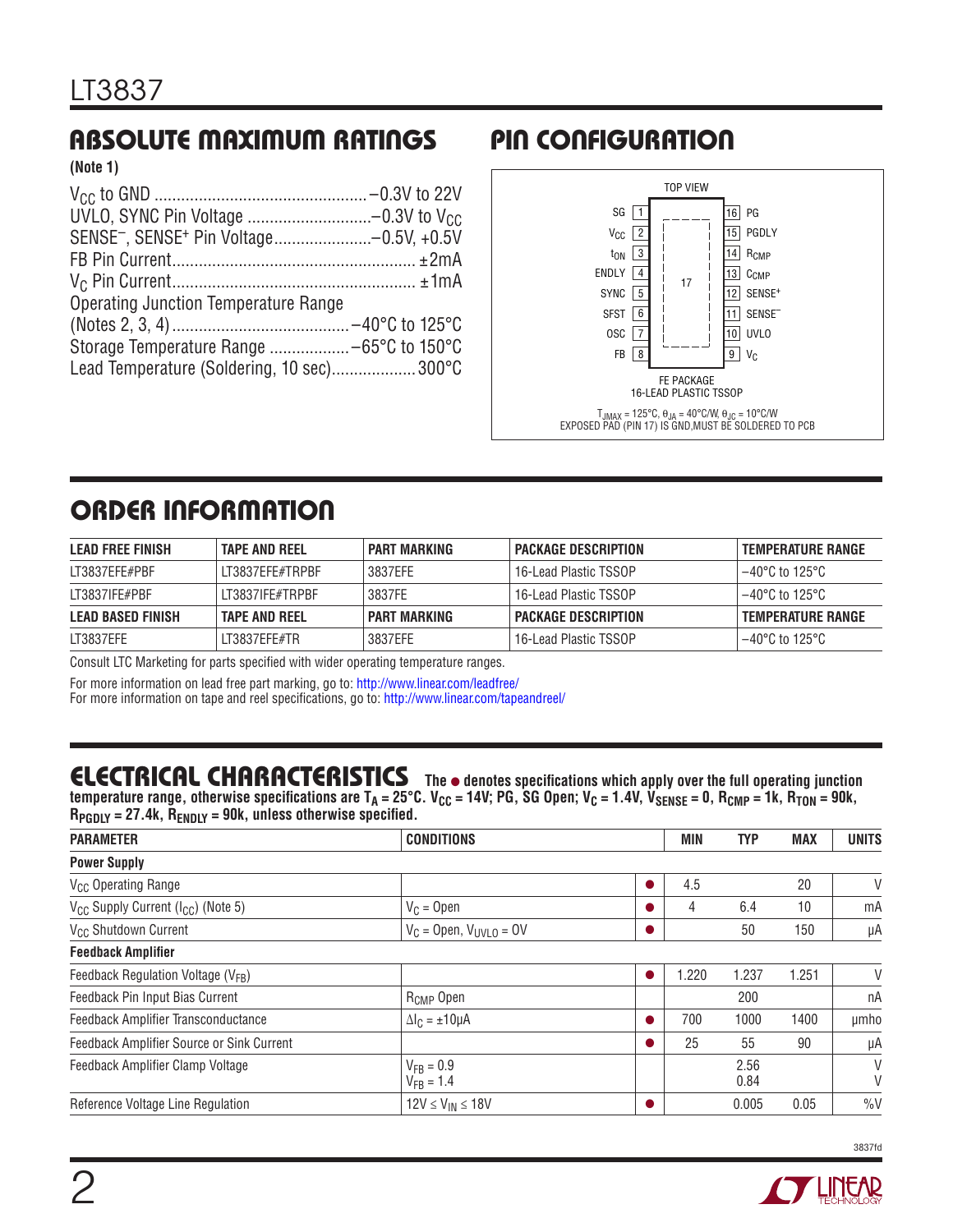### **ELECTRICAL CHARACTERISTICS** The  $\bullet$  denotes specifications which apply over the full operating junction

temperature range, otherwise specifications are  $T_A = 25^{\circ}C$ . V<sub>CC</sub> = 14V; PG, SG Open; V<sub>C</sub> = 1.4V, V<sub>SENSE</sub> = 0, R<sub>CMP</sub> = 1k, R<sub>TON</sub> = 90k, **RPGDLY = 27.4k, RENDLY = 90k, unless otherwise specified.**

| <b>PARAMETER</b>                                    | <b>CONDITIONS</b>                            |           | <b>MIN</b>         | <b>TYP</b>    | <b>MAX</b>      | <b>UNITS</b>  |
|-----------------------------------------------------|----------------------------------------------|-----------|--------------------|---------------|-----------------|---------------|
| Feedback Amplifier Voltage Gain                     | $V_C = 1.2V$ to 1.7V                         |           |                    | 1400          |                 | V/V           |
| Soft-Start Charging Current                         | $VSFST = 1.5V$                               |           | 16                 | 20            | 25              | μA            |
| Soft-Start Discharge Current                        | $V_{SFST}$ = 1.5V, $V_{UVLO}$ = 0V           |           | 0.7                | 1.3           |                 | mA            |
| Control Pin Threshold (V <sub>C</sub> )             | Duty Cycle = Min                             |           |                    | 1.0           |                 | $\vee$        |
| <b>Gate Outputs</b>                                 |                                              |           |                    |               |                 |               |
| PG, SG Output High Level<br>PG, SG Output Low Level |                                              |           | 6.6                | 7.4<br>0.01   | 8.0<br>0.05     | $\vee$<br>V   |
| PG, SG Output Shutdown Strength                     | $V_{UVLO} = 0V$ ; $I_{PG}$ , $I_{SG} = 20mA$ |           |                    | 1.6           | 2.3             | $\vee$        |
| PG Rise Time                                        | $C_{PG} = 1nF$                               |           |                    | 11            |                 | ns            |
| <b>SG Rise Time</b>                                 | $C_{SG} = 1nF$                               |           |                    | 15            |                 | ns            |
| PG, SG Fall Time                                    | $C_{PG}$ , $C_{SG} = 1nF$                    |           |                    | 10            |                 | ns            |
| <b>Current Amplifier</b>                            |                                              |           |                    |               |                 |               |
| Switch Current Limit at Maximum V <sub>C</sub>      | V <sub>SENSE</sub> +                         |           | 88                 | 98            | 110             | mV            |
| $\Delta V_{\text{SENSE}}/\Delta V_{\text{C}}$       |                                              |           |                    | 0.07          |                 | V/V           |
| Sense Voltage Overcurrent Fault Voltage             | V <sub>SENSE</sub> +                         |           |                    | 206           | 230             | mV            |
| <b>Timing</b>                                       |                                              |           |                    |               |                 |               |
| Switching Frequency (f <sub>OSC</sub> )             | $COSC = 100pF$                               | ●         | 84                 | 100           | 110             | kHz           |
| Oscillator Capacitor Value (C <sub>OSC</sub> )      | (Note 6)                                     |           | 33                 |               | 200             | pF            |
| Minimum Switch On Time (t <sub>ON(MIN)</sub> )      |                                              |           |                    | 200           |                 | ns            |
| Flyback Enable Delay Time $(t_{FD})$                |                                              |           |                    | 265           |                 | ns            |
| PG Turn-On Delay Time (t <sub>PGDLY</sub> )         |                                              |           |                    | 200           |                 | ns            |
| Maximum Switch Duty Cycle                           |                                              |           | 85                 | 88            |                 | $\frac{0}{0}$ |
| <b>SYNC Pin Threshold</b>                           |                                              |           |                    | 1.53          | 2.1             | $\vee$        |
| <b>SYNC Pin Input Resistance</b>                    |                                              |           |                    | 40            |                 | $k\Omega$     |
| <b>Load Compensation</b>                            |                                              |           |                    |               |                 |               |
| Load Comp to V <sub>SENSE</sub> Offset Voltage      | $V_{RCMP}$ with $V_{SENSE+} = 0$             |           |                    | 0.8           |                 | mV            |
| <b>Feedback Pin Load Compensation Current</b>       | $V_{SENSE^+} = 20mV$                         |           |                    | 20            |                 | μA            |
| <b>UVLO Function</b>                                |                                              |           |                    |               |                 |               |
| UVLO Pin Threshold (VUVLO)                          |                                              | $\bullet$ | 1.215              | 1.240         | 1.265           | V             |
| <b>UVLO Pin Bias Current</b>                        | $V_{UVLO} = 1.2V$<br>$V_{UVLO} = 1.3V$       |           | $-0.25$<br>$-4.50$ | 0.1<br>$-3.4$ | 0.25<br>$-2.50$ | μA<br>μA      |

**Note 1:** Stresses beyond those listed under Absolute Maximum Ratings may cause permanent damage to the device. Exposure to any Absolute Maximum Rating condition for extended periods may affect device reliability and lifetime.

**Note 2:** This IC includes overtemperature protection that is intended to protect the device during momentary overload conditions. Junction temperature will exceed 125°C when overtemperature protection is active. Continuous operation above the specified maximum operating junction temperature may impair device reliability.

**Note 3:** The LT3837E is guaranteed to meet performance specifications from 0°C to 85°C. Specifications over the –40°C to 125°C operating junction temperature range are assured by design, characterization and correlation with statistical process controls. The LT3837I is guaranteed to meet performance specifications over the full –40°C to 125°C operating junction temperature range.

**Note 4:**  $T_A$  is calculated from the ambient temperature  $T_A$  and power dissipation PD according to the following formula:

 $T_J = T_A + (P_D \cdot 40^{\circ} \text{C/W})$ 

**Note 5:** Supply current does not include gate charge current to the MOSFETs. See the Applications Information section.

**Note 6:** Component value range guaranteed by design.

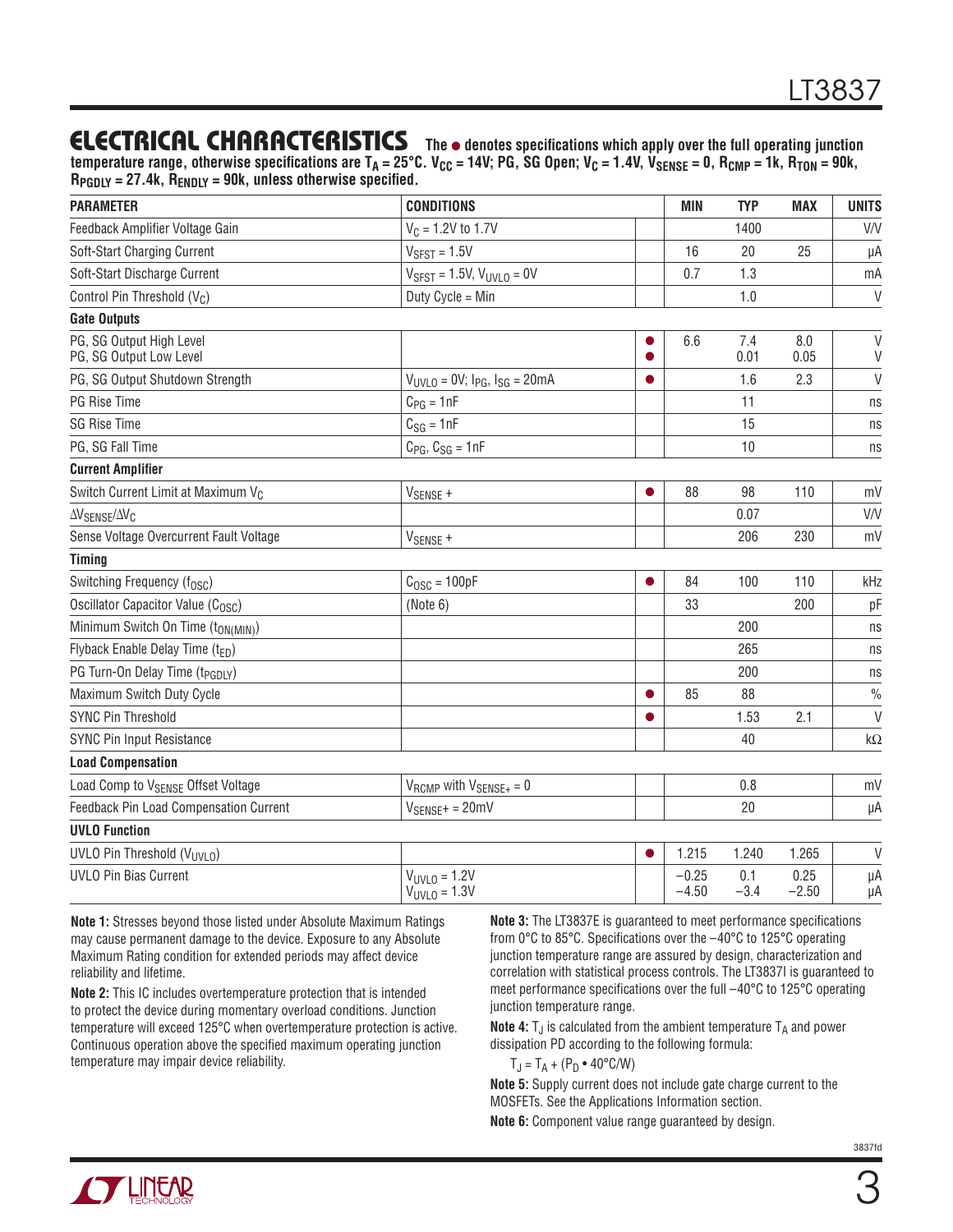# TYPICAL PERFORMANCE CHARACTERISTICS



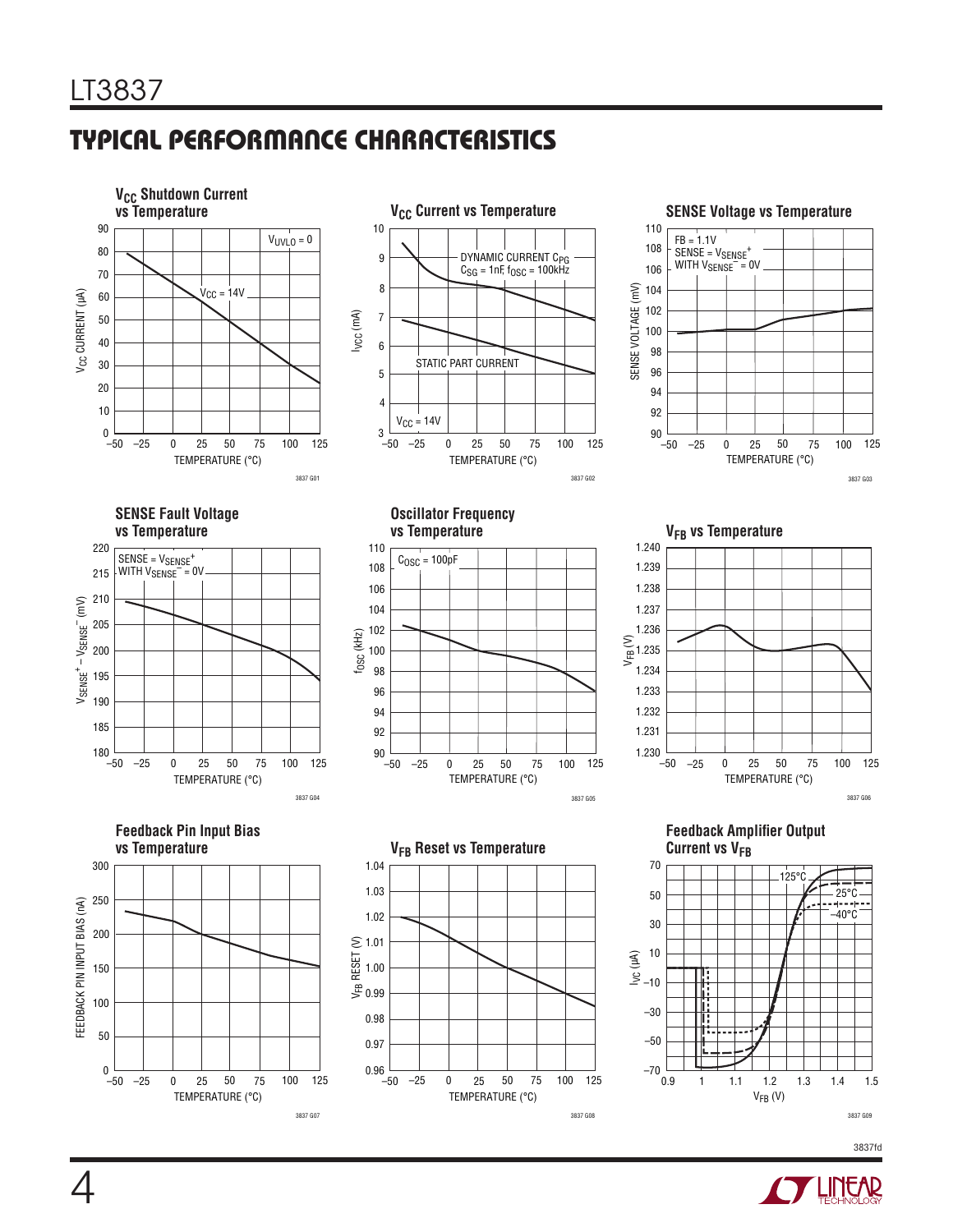### TYPICAL PERFORMANCE CHARACTERISTICS





5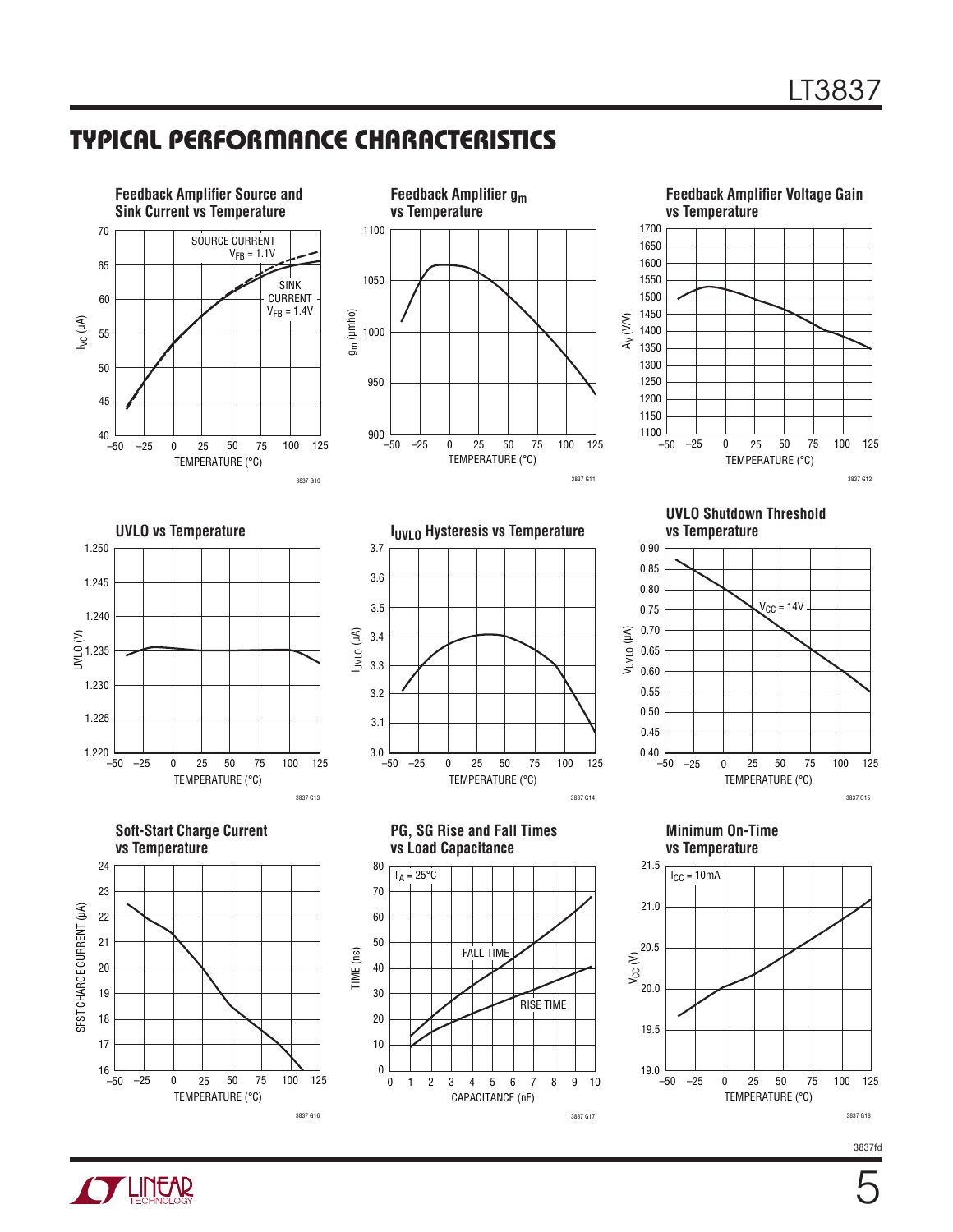# TYPICAL PERFORMANCE CHARACTERISTICS



### PIN FUNCTIONS

**SG (Pin 1):** Synchronous gate drive output. This pin provides an output signal for a secondary-side synchronous switch. Large dynamic currents may flow during voltage transitions. See the Applications Information section for details.

**V<sub>CC</sub>** (Pin 2): Supply voltage pin. Bypass this pin to ground with a 4.7µF capacitor or more.

**t<sub>ON</sub>** (Pin 3): Pin for external programming resistor to set the minimum time that the primary switch is on for each cycle. Minimum turn-on facilitates the isolated feedback method. See the Applications Information section for details.

**ENDLY (Pin 4):** Pin for external programming resistor to set enable delay time. The enable delay time disables the feedback amplifier for a fixed time after the turn-off of the primary-side MOSFET. This allows the leakage inductance voltage spike to be ignored for flyback voltage sensing. See the Applications Information section for details.

**SYNC (Pin 5):** Pin for synchronizing the internal oscillator with an external clock. The positive edge on a pulse causes the oscillator to discharge causing PG to go low (off) and SG high (on). The sync threshold is typically 1.53V. See the Applications Information section for details. Tie to ground if unused.

**SFST (Pin 6):** This pin, in conjunction with a capacitor to ground, controls the ramp-up of peak primary current as sensed through the sense resistor. This is used to control converter inrush current at start-up. The  $V_C$  pin voltage cannot exceed the SFST pin voltage, so as SFST increases, the maximum voltage on  $V_C$  increases commensurately, allowing higher peak currents. Total  $V_C$  ramp time is approximately 70ms per µF of capacitance. Leave pin open if not using the soft-start function.

**OSC (Pin 7):** This pin in conjunction with an external capacitor defines the controller oscillator frequency. The frequency is approximately 100kHz  $\cdot$  100/C<sub>OSC</sub>(pF).

**FB (Pin 8):** Pin for the feedback node for the power supply feedback amplifier. Feedback is sensed via a transformer winding and enabled during the flyback period. This pin also sinks additional current to compensate for load current variation as set by the  $R_{\text{CMP}}$  pin. Keep the Thevenin equivalent resistance of the feedback divider at roughly 3k.

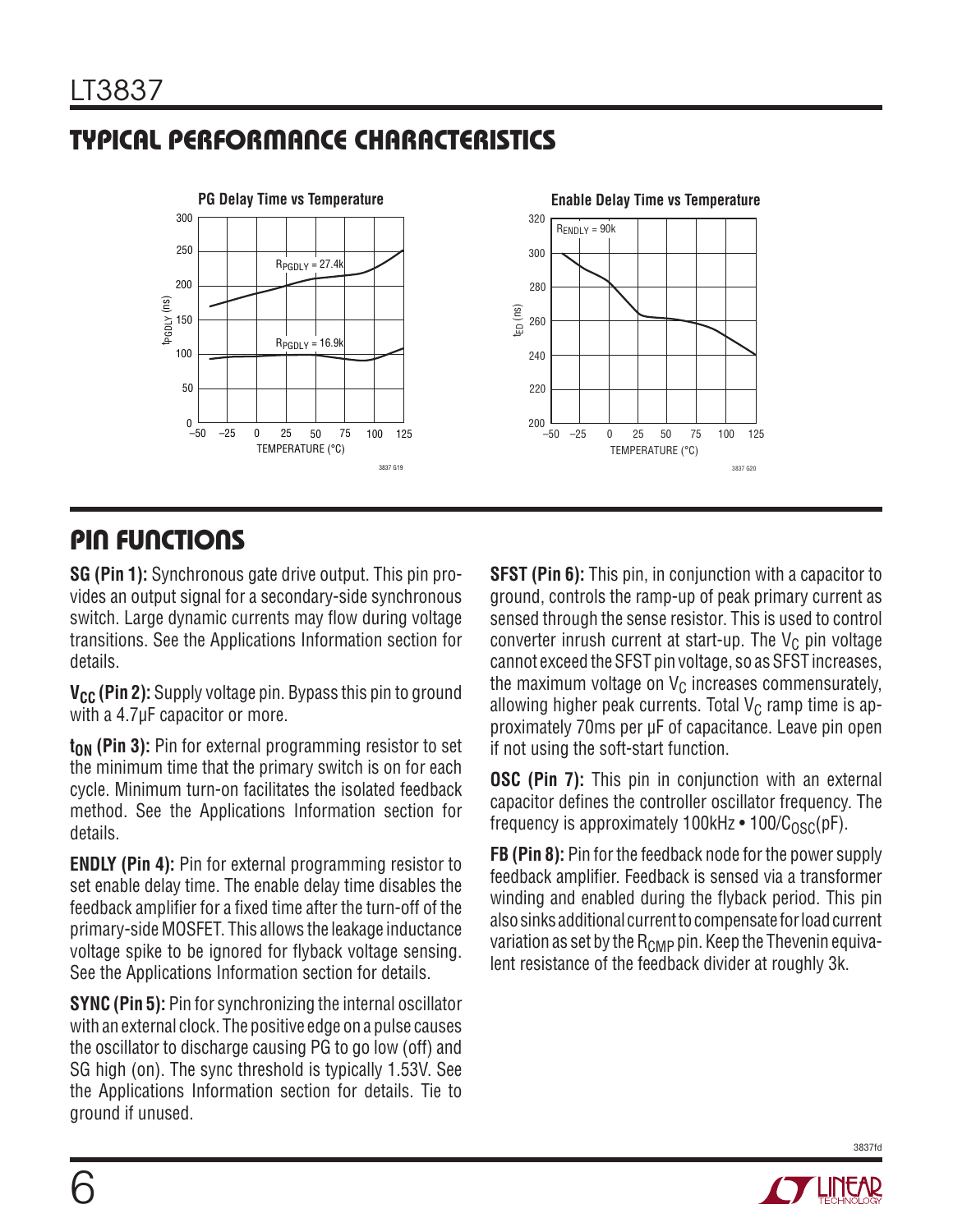### PIN FUNCTIONS

**V<sub>C</sub>** (Pin 9): Pin used for frequency compensation for the switcher control loop. It is the output of the feedback amplifier and the input to the current comparator. Switcher frequency compensation components are normally placed on this pin to ground. The voltage on this pin is proportional to the peak primary switch current. The feedback amplifier output is enabled during the synchronous switch on time.

**UVLO (Pin 10):** A resistive divider from  $V_{IN}$  to this pin sets an undervoltage lockout based upon  $V_{IN}$  level (not  $V_{CC}$ ). When the UVLO pin is below its threshold, the gate drives are disabled, but the part draws its normal quiescent current from  $V_{CC}$ . The  $V_{CC}$  undervoltage lockout supersedes this function so  $V_{CC}$  must be great enough to start the part.

The bias current on this pin has hysteresis such that the bias current is sourced when the UVLO threshold is exceeded. This introduces a hysteresis at the pin equivalent to the bias current change times the impedance of the upper divider resistor. The user can control the amount of hysteresis by adjusting the impedance of the divider. See the Applications Information section for details. Tie the UVLO pin to  $V_{CC}$  if you are not using this function.

**SENSE– (Pin 11), SENSE+ (Pin 12):** These pins are used to measure primary side switch current through an external sense resistor. Peak primary side current is used in the converter control loop. Make Kelvin connections to the sense resistor to reduce noise problems. SENSE– connects to the ground side. At maximum current ( $V_c$  at its maximum voltage) it has a 98mV threshold. The signal is blanked (ignored) during the minimum turn-on time.

C<sub>CMP</sub> (Pin 13): Pin for external filter capacitor for the optional load compensation function. Load compensation reduces the effects of parasitic resistances in the feedback sensing path. A 0.1µF ceramic capacitor suffices for most applications. Short this pin to GND in less demanding applications that don't require load compensation.

**R<sub>CMP</sub>** (Pin 14): Pin for optional external load compensation resistor. Use of this pin allows for nominal compensation of parasitic resistances in the feedback sensing path. In less demanding applications, this resistor is not needed and this pin can be left open. See the Applications Information section for details.

**PGDLY (Pin 15):** Pin for external programming resistor to set delay from synchronous gate turn-off to primary gate turn-on. See the Applications Information section for details.

**PG (Pin 16):** Gate drive pin for the primary side MOSFET Switch. Large dynamic currents flow during voltage transitions. See the Applications Information section for details.

**GND (Exposed Pad Pin 17):** This is the ground connection for both signal ground and gate driver grounds. This GND should be connected to the PCB ground plane for electrical contact and rated thermal performance. Careful attention must be paid to ground layout. See the Applications Information section for details.



7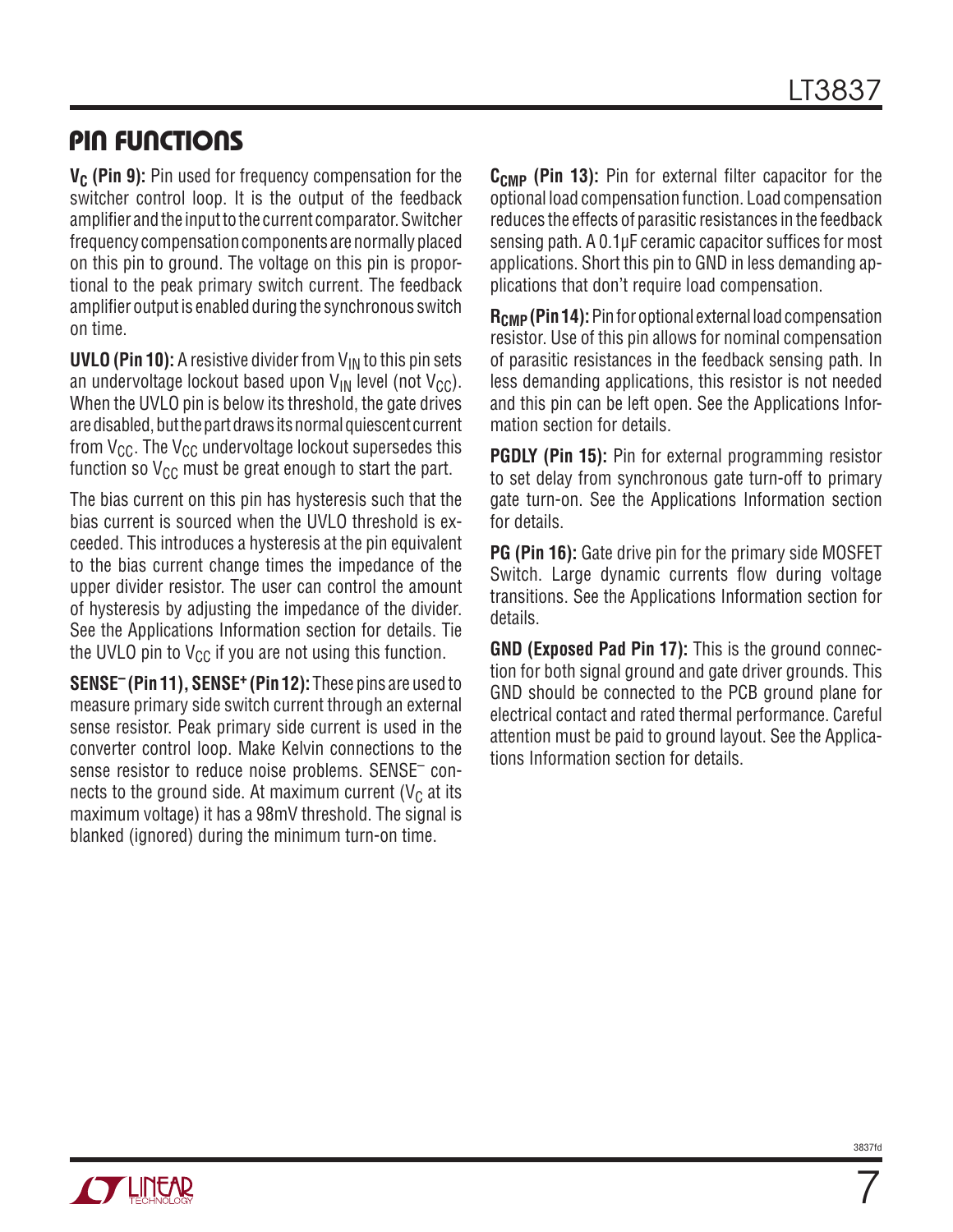# BLOCK DIAGRAM



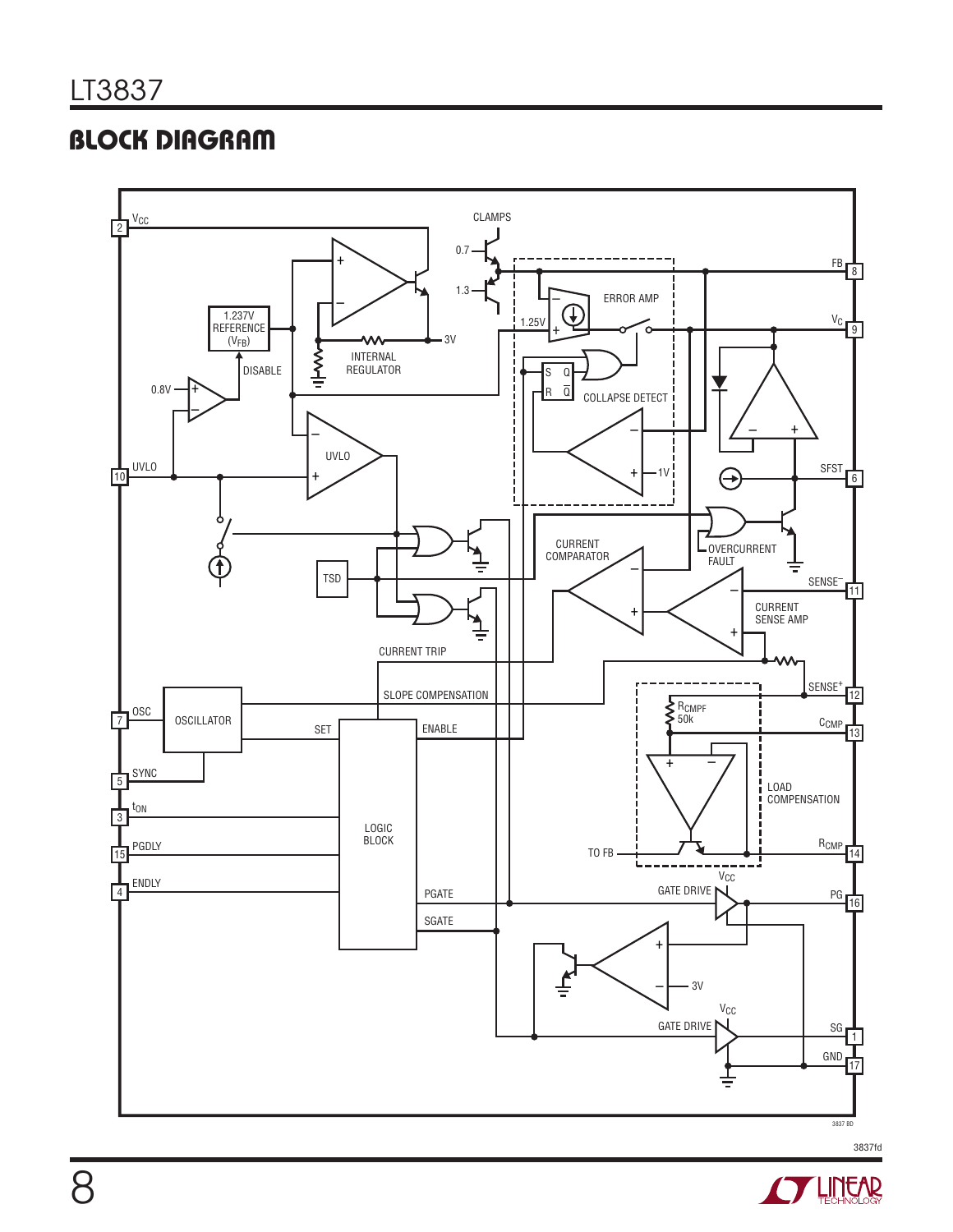### FLYBACK FEEDBACK AMPLIFIER



# TIMING DIAGRAM





9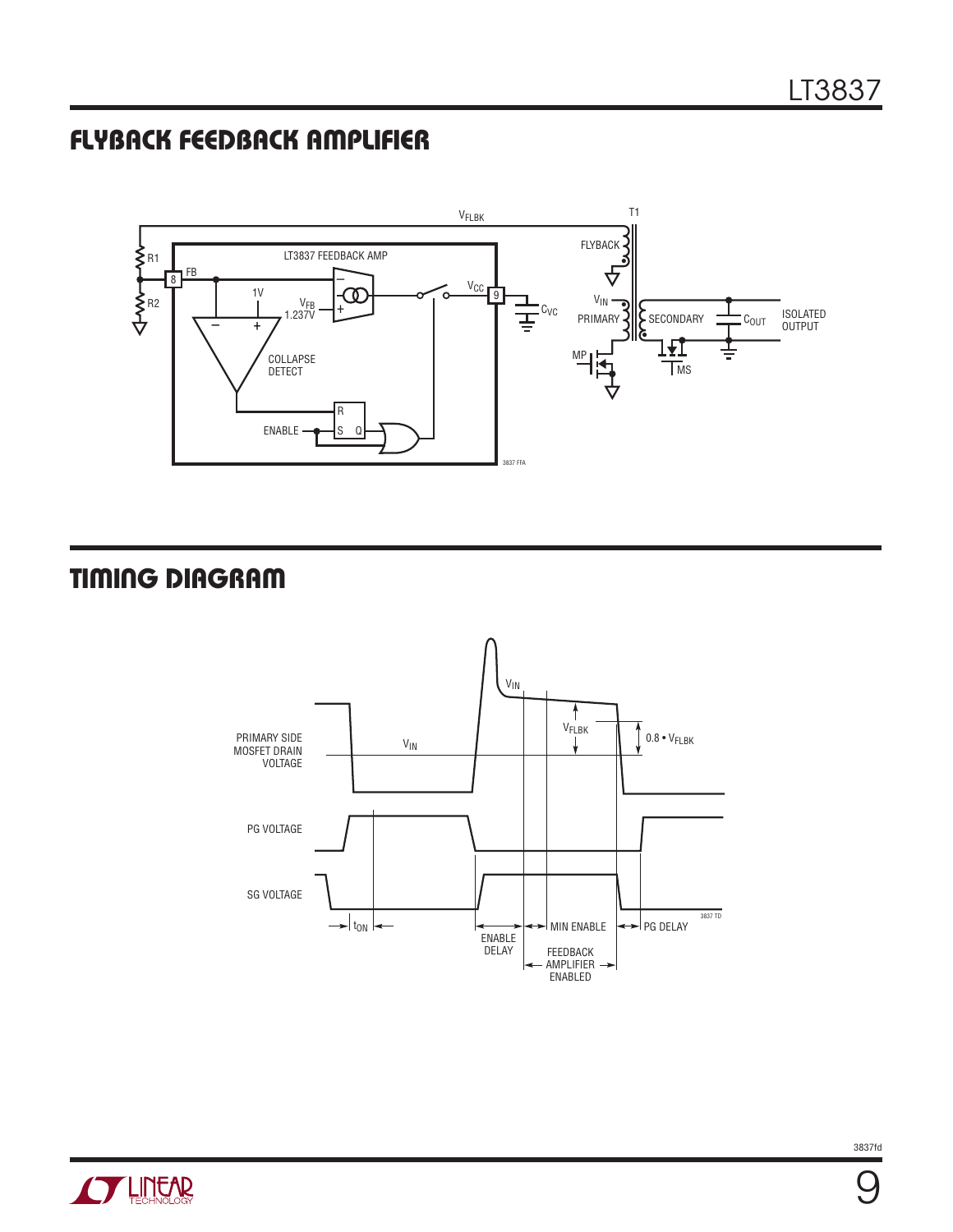# **OPERATION**

The LT3837 is a current mode switcher controller IC designed specifically for use in an isolated flyback topology employing synchronous rectification. The LT3837 operation is similar to traditional current mode switchers. The major difference is that output voltage feedback is derived via sensing the output voltage through the transformer. This precludes the need of an optoisolator in isolated designs greatly improving dynamic response and reliability. The LT3837 has a unique feedback amplifier that samples a transformer winding voltage during the flyback period and uses that voltage to control output voltage.

The internal blocks are similar to many current mode controllers. The differences lie in the flyback feedback amplifier and load compensation circuitry. The logic block also contains circuitry to control the special dynamic requirements of flyback control.

See Application Note 19 for more information on the basics of current mode switcher/controllers and isolated flyback converters.

### **Feedback Amplifier—Pseudo DC Theory**

For the following discussion refer to the simplified Flyback Feedback Amplifier diagram. When the primary side MOSFET switch MP turns off, its drain voltage rises above the  $V_{IN}$  rail. Flyback occurs when the primary MOSFET is off and the synchronous secondary MOSFET is on. During flyback the voltage on nondriven transformer pins is determined by the secondary voltage. The amplitude of this flyback pulse as seen on the third winding is given as:

$$
V_{FLBK} = \frac{V_{OUT} + I_{SEC} \cdot (ESR + R_{DS(ON)})}{N_{SF}}
$$

 $R_{DS(ON)}$  = on resistance of the synchronous MOSFET M<sub>S</sub>

 $I<sub>SFC</sub>$  = transformer secondary current

ESR = impedance of secondary circuit capacitor, winding and traces

 $N_{SF}$  = transformer effective secondary-to-feedback winding turns ratio (i.e.,  $N_S/N_{FIRK}$ )

The flyback voltage is then scaled by an external resistive divider R1/R2 and presented at the FB pin. The feedback amplifier then compares the voltage to the internal bandgap reference. The feedback amp is actually a transconductance amplifier whose output is connected to  $V_c$  only during a period in the flyback time. An external capacitor on the  $V_C$ pin integrates the net feedback amp current to provide the control voltage to set the current mode trip point.

The regulation voltage at the FB pin is nearly equal to the bandgap reference  $V_{FB}$  because of the high gain in the overall loop. The relationship between  $V_{FI \, BK}$  and  $V_{FB}$  is expressed as:

$$
V_{FLBK} = \frac{R1 + R2}{R2} \cdot V_{FB}
$$

Combining this with the previous  $V_{FLBK}$  expression yields an expression for  $V_{OUT}$  in terms of the internal reference, programming resistors and secondary resistances:

$$
V_{OUT} = \left(\frac{R1 + R2}{R2} \bullet V_{FB} \bullet N_{SF}\right) - I_{SEC} \bullet \left(ESR + R_{DS(ON)}\right)
$$

Rearranging yields the equation for R1.

$$
\mathsf{R1}\text{=} \mathsf{R2}\text{-}\!\left[\frac{\mathsf{V}_{\mathsf{OUT}}\text{+}\mathsf{I}_{\mathsf{SEC}}\text{-}\left(\mathsf{ESR}\text{+}\mathsf{R}_{\mathsf{DS}(\mathsf{ON})}\right)}{\left(\mathsf{N}_{\mathsf{SF}}\right)\left(\mathsf{V}_{\mathsf{FB}}\right)}\text{-}\mathsf{1}\right]
$$

The effect of nonzero secondary output impedance is discussed in further detail; see Load Compensation Theory. The practical aspects of applying this equation for  $V_{\text{OUT}}$ are found in the Applications Information section.

### **Feedback Amplifier Dynamic Theory**

So far, this has been a pseudo-DC treatment of flyback feedback amplifier operation. But the flyback signal is a pulse, not a DC level. Provision must be made to enable the flyback amplifier only when the flyback pulse is present. This is accomplished by the "Enable" line in the diagram. Timing signals are then required to enable and disable the flyback amplifier. There are several timing signals which are required for proper LT3837 operation. Please refer to the Timing Diagram.

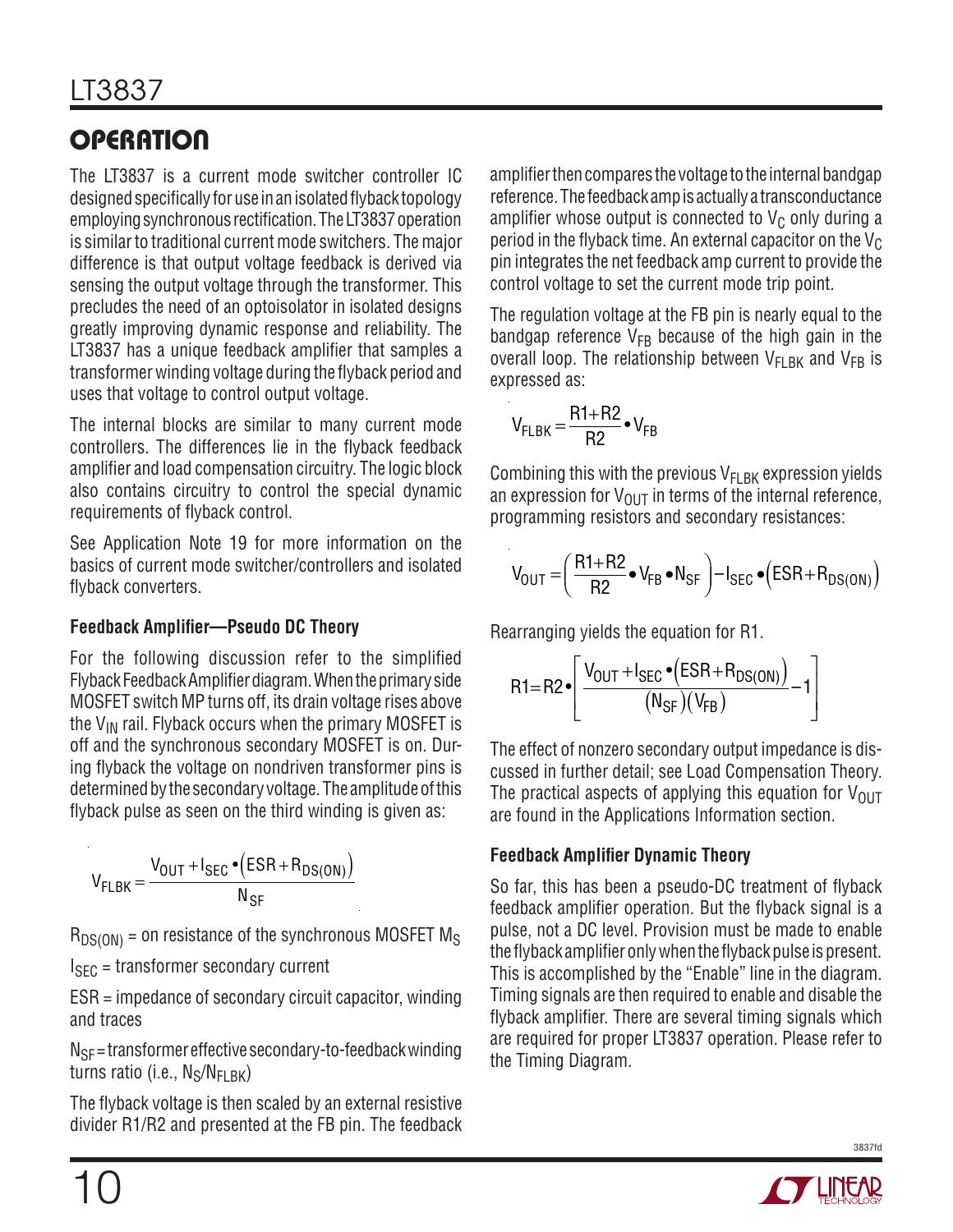# **OPERATION**

### **Minimum Output Switch On-Time (toN(MIN))**

The LT3837 affects output voltage regulation via flyback pulse action. If the output switch is not turned on, there is no flyback pulse and output voltage information is not available. This causes irregular loop response and start-up/latch-up problems. The solution is to require the primary switch to be on for an absolute minimum time per each oscillator cycle. If the output load is less than that developed under these conditions, forced continuous operation normally occurs. See the Applications Information section for further details.

### **Enable Delay (ENDLY)**

The flyback pulse appears when the primary side switch shuts off. However, it takes a finite time until the transformer primary side voltage waveform represents the output voltage. This is partly due to rise time on the primary side MOSFET drain node but, more importantly, is due to transformer leakage inductance. The latter causes a voltage spike on the primary side, not directly related to output voltage. Some time is also required for internal settling of the feedback amplifier circuitry. In order to maintain immunity to these phenomena, a fixed delay is introduced between the switch turn-off command and the enabling of the feedback amplifier. This is termed "enable delay." In certain cases where the leakage spike is not sufficiently settled by the end of the enable delay period, regulation error may result. See the Applications Information section for further details.

### **Collapse Detect**

Once the feedback amplifier is enabled, some mechanism is then required to disable it. This is accomplished by a collapse detect comparator, which compares the flyback voltage (FB referred) to a fixed reference, nominally 80% of  $V_{FB}$ . When the flyback waveform drops below this level, the feedback amplifier is disabled.

### **Minimum Enable Time**

The feedback amplifier, once enabled, stays enabled for a fixed minimum time period termed "minimum enable time." This prevents lockup, especially when the output voltage is abnormally low; e.g., during start-up. The minimum enable time period ensures that the  $V_C$  node is able to pump up and increase the current mode trip point to the level where the collapse detect system exhibits proper operation. This time is internally set.

### **Effects of Variable Enable Period**

The feedback amplifier is enabled during only a portion of the cycle time. This can vary from the fixed minimum enable time described to a maximum of roughly the "off" switch time minus the enable delay time. Certain parameters of flyback amp behavior are directly affected by the variable enable period. These include effective transconductance and  $V_C$  node slew rate.

### **Load Compensation Theory**

The LT3837 uses the flyback pulse to obtain information about the isolated output voltage. An error source is caused by transformer secondary current flow through the synchronous MOSFET  $R_{DS(ON)}$  and real life nonzero impedances of the transformer secondary and output capacitor. This was represented previously by the expression " $I_{SFC}$ • (ESR +  $R_{DS(ON)}$ )." However, it is generally more useful to convert this expression to effective output impedance. Because the secondary current only flows during the off portion of the duty cycle (DC), the effective output impedance equals the lumped secondary impedance divided by OFF time DC.

Since the OFF time duty cycle is equal to  $1 - DC$  then:

$$
R_{S(OUT)} = \frac{ESR + R_{DS(ON)}}{1 - DC}
$$

where:

 $R_{S(0|1T)}$  = effective supply output impedance

 $DC =$  duty cycle

 $R_{DS(ON)}$  and ESR are as defined previously

This impedance error may be judged acceptable in less critical applications, or if the output load current remains relatively constant. In these cases the external FB resistive divider is adjusted to compensate for nominal expected error. In more demanding applications, output impedance error is minimized by the use of the load compensation function.

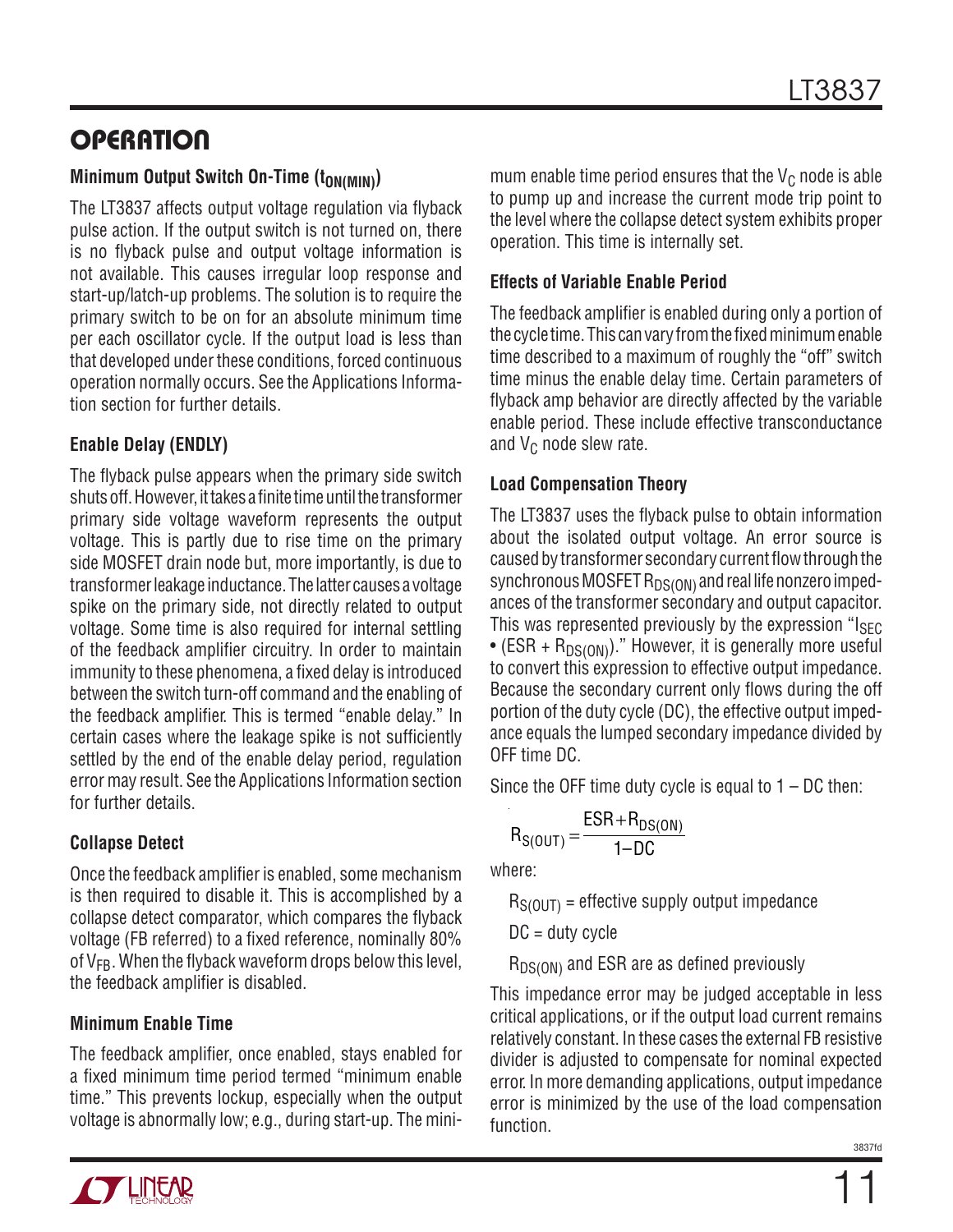# **OPERATION**



**Figure 1. Load Compensation Diagram**

Figure 1 shows the block diagram of the load compensation function. Switch current is converted to voltage by the external sense resistor, averaged and lowpass filtered by the internal 50k resistor  $R_{\text{CMPF}}$  and the external capacitor on C<sub>CMP</sub>. This voltage is then impressed across the external  $\overline{R}_{\text{CMD}}$  resistor by op amp A1 and transistor Q3. This produces a current at the collector of Q3 that is subtracted from the FB node. This action effectively increases the voltage required at the top of the R1/R2 feedback divider to achieve equilibrium.

The average primary side switch current increases to maintain output voltage regulation as output loading increases. The increase in average current increases the  $R_{\text{CMP}}$  resistor current which affects a corresponding increase in sensed output voltage, compensating for the IR drops.

Assuming a relatively fixed power supply efficiency, Eff, power balance gives:

POUT = Eff • PIN VOUT • IOUT = Eff • VIN • IIN

Average primary side current is expressed in terms of output current as follows:

$$
I_{IN} = K1 \bullet I_{OUT}
$$
  
where:

$$
K1 = \frac{V_{OUT}}{V_{IN} \cdot Eff}
$$

So the effective change in  $V_{\text{OUT}}$  target is:

$$
\Delta V_{\text{OUT}} = \text{K1} \cdot \Delta I_{\text{OUT}} \cdot \frac{R_{\text{SENSE}}}{R_{\text{CMP}}} \cdot \text{R1} \cdot N_{\text{SF}}
$$

thus:

$$
\frac{\Delta V_{OUT}}{\Delta I_{OUT}} = K1 \bullet \frac{R_{SENSE}}{R_{CMP}} \bullet R1 \bullet N_{SF}
$$

where:

K1 = dimensionless variable related to  $V_{IN}$ ,  $V_{OUT}$  and efficiency as explained above

 $R_{\text{SENSE}}$  = external sense resistor

Nominal output impedance cancellation is obtained by equating this expression with  $R_{S(0|1T)}$ :

$$
K1 \bullet \frac{R_{\text{SENSE}}}{R_{\text{CMP}}} \bullet R1 \bullet N_{\text{SF}} = \frac{ESR + R_{DS(ON)}}{1 - DC}
$$

Solving for R<sub>CMP</sub> gives:

$$
R_{\text{CMP}} = K1 \bullet \frac{R_{\text{SENSE}} \bullet (1 - \text{DC})}{\text{ESR} + R_{\text{DS}(\text{ON})}} \bullet R1 \bullet N_{\text{SF}}
$$

The practical aspects of applying this equation to determine an appropriate value for the  $R_{\text{CMP}}$  resistor are found in the Applications Information section.

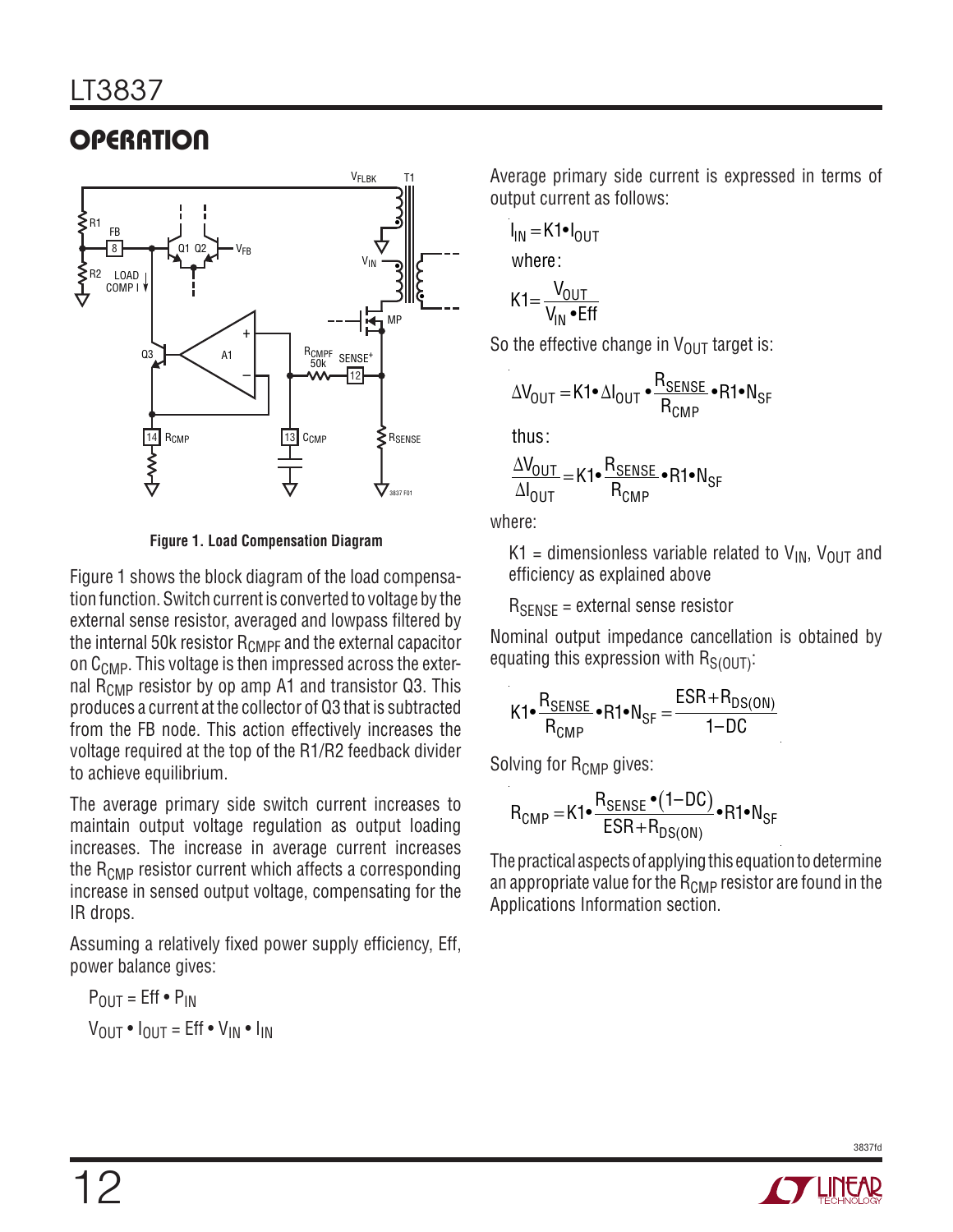#### **Primary Winding Feedback**

The previous work was developed using a separate winding for voltage feedback. It is possible to use the primary winding as the feedback winding as well. This can simplify the design of the transformer.

When using the primary winding the feedback voltage will be added to the  $V_{IN}$  voltage so:

$$
V_{FLYBK} = \frac{V_{OUT} + I_{OUT} \bullet (ESR + R_{DS(ON)})}{N_{SP}}
$$

where  $N_{SP}$  is the transformer effective secondary to primary winding turns ratio. Use the circuit of Figure 2 to get more accurate output regulation. In this case the regulation equations becomes:

$$
R1 = \frac{R2}{V_{FB}} \cdot \left[ \frac{V_{OUT} + I_{OUT} \cdot (ESR + R_{DS(ON)})}{N_{SP}} - V_{BE} \right]
$$

where  $V_{BF}$  is the base emitter drop of the PNP (approximately 0.7V).

Likewise the load compensation equation needs to be changed to use  $N_{SP}$  instead of  $N_{SF}$  so:







#### **Transformer Design**

Transformer design/specification is the most critical part of a successful application of the LT3837. The following sections provide basic information about designing the transformer and potential tradeoffs.

If you need help, the LTC Applications group is available to assist in the choice and/or design of the transformer.

#### **Turns Ratios**

The design of the transformer starts with determining duty cycle (DC). DC impacts the current and voltage stress on the power switches, input and output capacitor RMS currents and transformer utilization (size vs power).

The ideal turns ratio is:

$$
N_{\mathsf{IDEAL}} = \frac{V_{\mathsf{OUT}}}{V_{\mathsf{IN}}} \cdot \frac{1-\mathsf{DC}}{\mathsf{DC}}
$$

Avoid extreme duty cycles as they, in general, increase current stresses. A reasonable target for duty cycle is 50% at nominal input voltage.

For instance, if we wanted a 9V to 3.3V converter at 50% DC then:

$$
N_{\text{IDEAL}} = \frac{3.3}{9} \cdot \frac{1 - 0.5}{0.5} = \frac{1}{2.72}
$$

In general, better performance is obtained with a lower turns ratio. A DC of 52% yields a 1:3 ratio.

Note the use of the external feedback resistive divider ratio to set output voltage provides the user additional freedom in selecting a suitable transformer turns ratio. Turns ratios that are the simple ratios of small integers; e.g., 1:1, 2:1, 3:2 help facilitate transformer construction and improve performance.

When building a supply with multiple outputs derived through a multiple winding transformer, lower duty cycle can improve cross regulation by keeping the synchronous rectifier on longer, and thus, keep secondary windings coupled longer.

3837fd For a multiple output transformer, the turns ratio between output windings is critical and affects the accuracy of the voltages. The ratio between two output voltages is set with the formula  $V_{\text{OUT2}} = V_{\text{OUT1}} \cdot \text{N21}$  where N21 is the turns

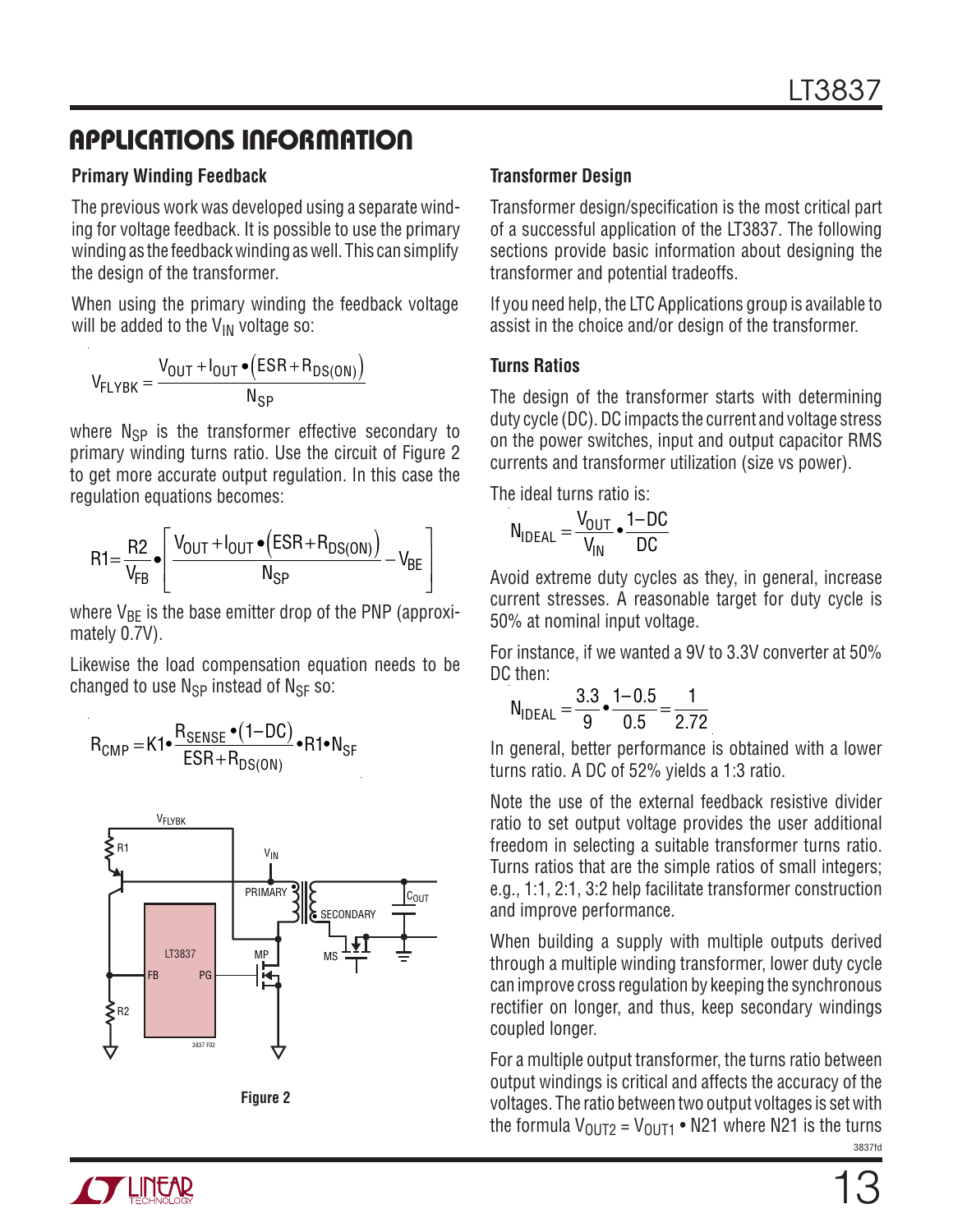ratio of between the two windings. Also keep the secondary MOSFET  $R_{DS(ON)}$  small to improve cross regulation.

### **Leakage Inductance**

Transformer leakage inductance (on either the primary or secondary) causes a spike after the primary side switch turn-off. This is increasingly prominent at higher load currents, where more stored energy is dissipated. Higher flyback voltage may break down the MOSFET switch if it has too low a  $BV<sub>DSS</sub>$  rating.

One solution to reducing this spike is to use a snubber circuit to suppress the voltage excursion. However, suppressing the voltage extends the flyback pulse width. If the flyback pulse extends beyond the enable delay time, output voltage regulation is affected. The feedback system has a deliberately limited input range, roughly ±50mV referred to the FB node. This rejects higher voltage leakage spikes because once a leakage spike is several volts in amplitude, a further increase in amplitude has little effect on the feedback system.

So it is advisable to arrange the snubber circuit to clamp at as high a voltage as possible, observing MOSFET breakdown, such that leakage spike duration is as short as possible. Application Note 19 provides a good reference on snubber design.

As a rough guide, total leakage inductances of several percent (of mutual inductance) or less may require a snubber, but exhibit little to no regulation error due to leakage spike behavior. Inductances from several percent up to perhaps ten percent cause increasing regulation error.

Avoid double digit percentage leakage inductances as there is a potential for abrupt loss of control at high load current. This curious condition potentially occurs when the leakage spike becomes such a large portion of the flyback waveform that the processing circuitry is fooled into thinking that the leakage spike itself is the real flyback signal!

It then reverts to a potentially stable state whereby the top of the leakage spike is the control point, and the trailing edge of the leakage spike triggers the collapse detect circuitry. This typically reduces the output voltage abruptly to a fraction, roughly one-third to two-thirds of its correct value.

Once load current is reduced sufficiently, the system snaps back to normal operation. When using transformers with considerable leakage inductance, exercise this worst-case check for potential bistability:

- 1. Operate the prototype supply at maximum expected load current.
- 2. Temporarily short-circuit the output.
- 3. Observe that normal operation is restored.

If the output voltage is found to hang up at an abnormally low value, the system has a problem. This is usually evident by simultaneously viewing the primary side MOSFET drain voltage to observe firsthand the leakage spike behavior.

A final note—the susceptibility of the system to bistable behavior is somewhat a function of the load current/voltage characteristics. A load with resistive—i.e.,  $I = V/R$ behavior—is the most apt to be bistable. Capacitive loads that exhibit  $I = V^2/R$  behavior are less susceptible.

### **Secondary Leakage Inductance**

Leakage inductance on the secondary forms an inductive divider on the transformer secondary, reducing the size of the feedback flyback pulse. This increases the output voltage target by a similar percentage.

Note that unlike leakage spike behavior, this phenomenon is independent of load. Since the secondary leakage inductance is a constant percentage of mutual inductance (within manufacturing variations), the solution is to adjust the feedback resistive divider ratio to compensate.

### **Winding Resistance Effects**

Primary or secondary winding resistance acts to reduce overall efficiency  $(P_{OUT}/P_{IN})$ . Secondary winding resistance increases effective output impedance degrading load regulation. Load compensation can mitigate this to some extent but a good design keeps parasitic resistances low.

### **Bifilar Winding**

A bifilar or similar winding is a good way to minimize troublesome leakage inductances. Bifilar windings also improve coupling coefficients and thus improve cross regulation in multiple winding transformers. However,

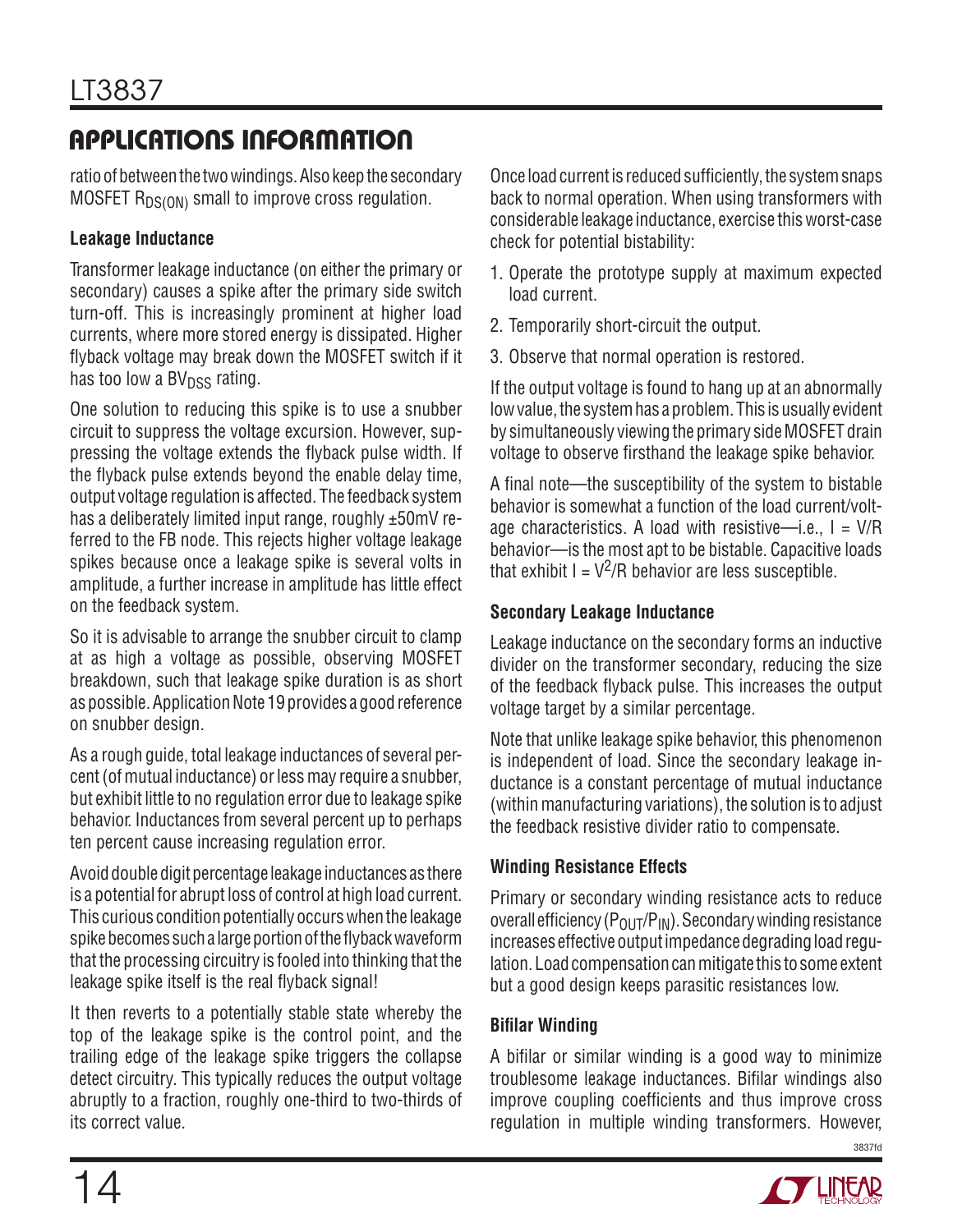tight coupling usually increases primary-to-secondary capacitance and limits the primary-to-secondary breakdown voltage, so it isn't always practical.

#### **Primary Inductance**

The transformer primary inductance, L<sub>P</sub>, is selected based on the peak-to-peak ripple current ratio (X) in the transformer relative to its maximum value. As a general rule, keep X in the range of 50% to 70% ripple current (i.e.,  $X =$ 0.5 to 0.7). Higher values of ripple will increase conduction losses, while lower values will require larger cores.

Ripple current and percentage ripple is largest at minimum duty cycle; in other words, at the highest input voltage. L<sub>P</sub> is calculated from:

$$
L_{P} = \frac{\left(V_{IN(MAX)} \cdot DC_{MIN}\right)^{2}}{f_{OSC} \cdot X_{MAX} \cdot P_{IN}} = \frac{\left(V_{IN(MAX)} \cdot DC_{MIN}\right)^{2} \cdot Eff}{f_{OSC} \cdot X_{MAX} \cdot P_{OUT}}
$$

where:

 $f_{\text{OSC}}$  is the OSC frequency

DC<sub>MIN</sub> is the DC at maximum input voltage

 $X_{MAX}$  is ripple current ratio at maximum input voltage

Continuing with the 9V to 3.3V example, let us assume a 10A output, 9V to 18V input power with 88% efficiency. Using  $X = 0.7$ , and  $f_{OSC} = 200$ kHz:

$$
P_{IN} = \frac{3.3 \cdot 10A}{88\%} = 37.5W
$$
  
DC<sub>MIN</sub> =  $\frac{1}{1 + \frac{N \cdot V_{IN(MAX)}}{V_{OUT}}} = \frac{1}{1 + \frac{1}{3} \cdot \frac{18}{3.3}} = 35.5\%$   

$$
L_{P} = \frac{(18V \cdot 0.355)^{2}}{200kHz \cdot 0.7 \cdot 37.5W} = 7.8\mu H
$$

Optimization might show that a more efficient solution is obtained at higher peak current but lower inductance and the associated winding series resistance. A simple spreadsheet program is useful for looking at tradeoffs.

### **Transformer Core Selection**

Once  $L_P$  is known, the type of transformer is selected. High efficiency converters use ferrite cores to minimize core loss. Actual core loss is independent of core size for a fixed inductance, but decreases as inductance increases. Since increased inductance is accomplished through more turns of wire, copper losses increase. Thus transformer design balances core and copper losses. Remember that increased winding resistance will degrade cross regulation and increase the amount of load compensation required.

The main design goals for core selection are reducing copper losses and preventing saturation. Ferrite core material saturates hard, rapidly reducing inductance when the peak design current is exceeded. This results in an abrupt increase in inductor ripple current and, consequently, output voltage ripple. **Do not allow the core to saturate!** The maximum peak primary current occurs at minimum  $V_{IN}$ :

$$
I_{PK} = \frac{P_{IN}}{V_{IN(MIN)} \cdot DC_{MAX}} \cdot \left(1 + \frac{X_{MIN}}{2}\right)
$$

now :

$$
DC_{MAX} = \frac{1}{1 + \frac{N \cdot V_{IN(MIN)}}{V_{OUT}}} = \frac{1}{1 + \frac{1}{3} \cdot \frac{9}{3.3}} = 52.4\%
$$
  

$$
X_{MIN} = \frac{(V_{IN(MIN)} \cdot DC_{MAX})^{2}}{f_{OSC} \cdot L_{P} \cdot P_{IN}} = \frac{(9 \cdot 0.52)^{2}}{200 \text{kHz} \cdot 7.8 \mu \text{Hz} \cdot 37.5 \text{W}}
$$
  
= 0.380

Using the example numbers leads to:

$$
I_{PK} = \frac{37.5W}{9V \cdot 0.524} \cdot \left(1 + \frac{0.380}{2}\right) = 9.47A
$$

### **Multiple Outputs**

One advantage that the flyback topology offers is that additional output voltages can be obtained simply by adding windings. Designing a transformer for such a situation is beyond the scope of this document. For multiple windings, realize that the flyback winding signal is a combination of activity on all the secondary windings. Thus load regulation is affected by each windings load. Take care to minimize cross regulation effects.

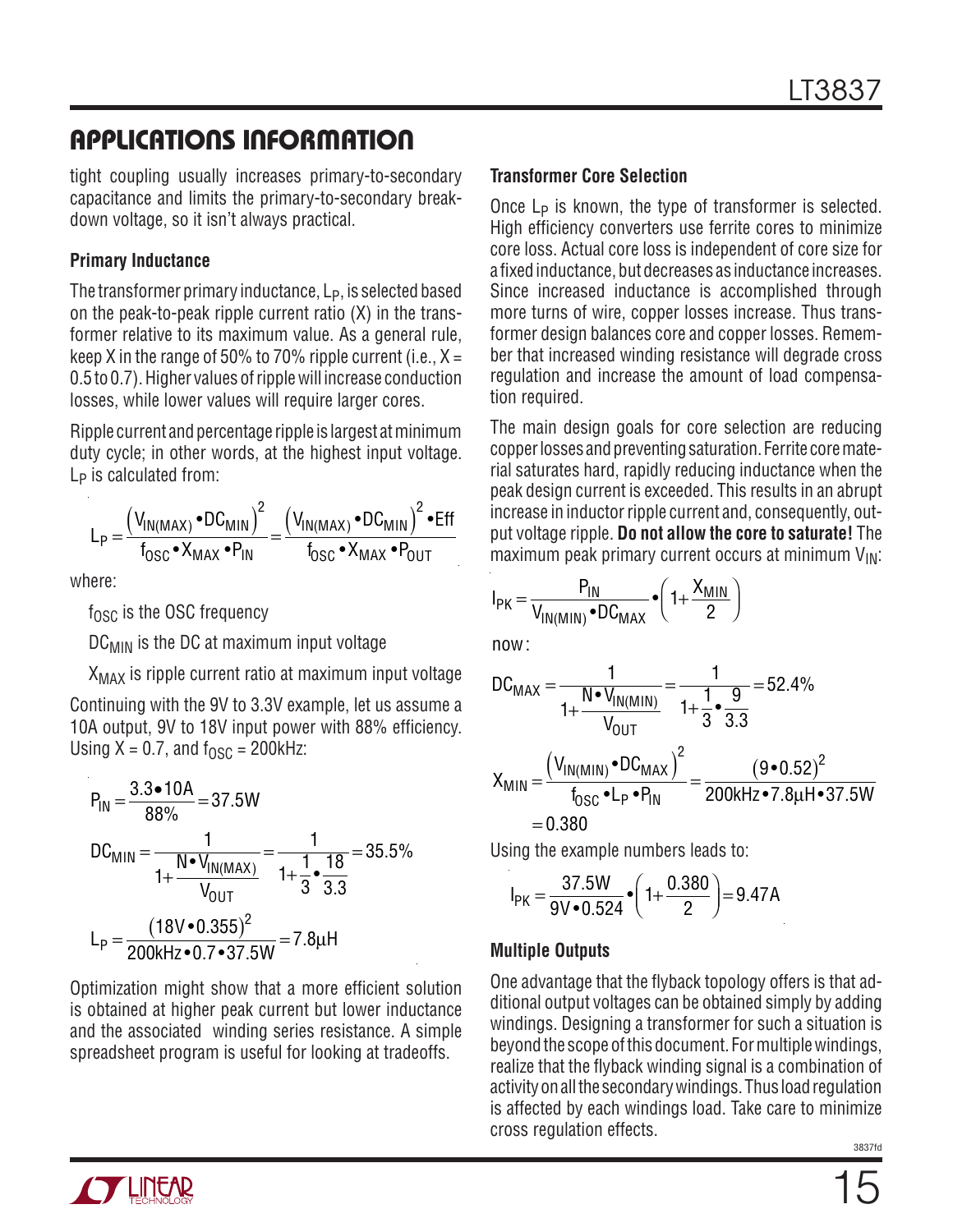### **Setting Feedback Resistive Divider**

Use the equation developed in the Operation section for the feedback divider.

It is recommended that the Thevenin impedance of the resistors on the FB Pin is roughly 3k for bias current cancellation and other reasons.

For the example using primary winding sensing if  $ESR = 0.002$  and  $R_{DS(ON)} = 0.004$  then:

$$
R1 = \frac{3k}{1.237} \cdot \left[ \left( \frac{(3.3 + 10 \cdot (0.002 + 0.004)}{(1/3)} \right) - 0.7 \right] = 22.75k
$$

So, choose 22.1k.

### **Current Sense Resistor Considerations**

The external current sense resistor is used to control peak primary switch current, which controls a number of key converter characteristics including maximum power and external component ratings. Use a noninductive current sense resistor (no wire-wound resistors). Mounting the resistor directly above an unbroken ground plane connected with wide and short traces keeps stray resistance and inductance low.

The dual sense pins allow for a fully Kelvined connection. Make sure that SENSE<sup>+</sup> and SENSE<sup>-</sup> are isolated and connect close to the sense resistor to preserve this.

Peak current occurs at 98mV of sense voltage V<sub>SENSE</sub>. So the nominal sense resistor is  $V_{\text{SENSE}}/I_{\text{PK}}$ . For example, a peak switch current of 10A requires a nominal sense resistor of 0.010Ω. Note that the instantaneous peak power in the sense resistor is 1W, and that it is rated accordingly. The use of parallel resistors can help achieve low resistance, low parasitic inductance and increased power capability.

Size  $R_{\text{SFRSE}}$  using worst-case conditions, minimum  $L_{\text{P}}$ ,  $V_{\text{SENSE}}$  and maximum  $V_{\text{IN}}$ . Continuing the example, let us assume that our worst-case conditions yield an  $I_{PK}$  10% above nominal so  $I_{PK}$  = 10.41A . If there is a 5% tolerance on  $R_{\text{SENSE}}$  and minimum  $V_{\text{SENSE}} = 80$ mV, then  $R_{\text{SENSE}}$ .  $105% = 88$ mV/10.41A and nominal R<sub>SENSE</sub> = 8.05mΩ. Round to the nearest available lower value 8.0m $\Omega$ .

### **Selecting the Load Compensation Resistor**

The expression for  $R_{\text{CMP}}$  was derived in the Operation section for primary winding sensing as:

$$
R_{\text{CMP}} = K1 \cdot \frac{R_{\text{SENSE}} \cdot (1 - DC)}{ESR + R_{DS(ON)}} \cdot R1 \cdot N_{\text{SP}} = R_{S(OUT)}
$$

Continuing the example:

$$
K1 = \left(\frac{V_{\text{OUT}}}{V_{\text{IN}} \cdot \text{Eff}}\right) = \frac{3.3}{9(88\%)} = 0.417
$$

If  $ESR = 0.002\Omega$  and  $R_{DS(ON)} = 0.004\Omega$ 

$$
R_{\text{CMP}} = 0.417 \cdot \frac{8.0 \text{m}\Omega \cdot (1 - 0.52)}{0.002\Omega + 0.004\Omega} \cdot 22.1 \text{k}\Omega \cdot 0.33
$$
  
= 1.93 k\Omega

This value for  $R_{\text{CMP}}$  is a good starting point, but empirical methods are required for producing the best results. This is because several of the required input variables are difficult to estimate precisely. For instance, the ESR term above includes that of the transformer secondary, but its effective ESR value depends on high frequency behavior, not simply DC winding resistance. Similarly, K1 appears as a simple ratio of  $V_{IN}$  to  $V_{OIII}$  times (differential) efficiency, but theoretically estimating efficiency is not a simple calculation.

The suggested empirical method is as follows:

- 1. Build a prototype of the desired supply including the actual secondary components.
- 2. Temporarily ground the  $C_{\text{CMP}}$  pin to disable the load compensation function. Measure output voltage while sweeping output current over the expected range. Approximate the voltage variation as a straight line,  $ΔV$ <sub>OUT</sub> $/ΔI$ <sub>OUT</sub> = R<sub>S(OUT)</sub>.
- 3. Calculate a value for the K1 constant based on  $V_{IN}$ ,  $V_{OUT}$ and the measured (differential) efficiency.
- 4. Compute:

$$
R_{\text{CMP}} = K1 \bullet \frac{R_{\text{SENSE}}}{R_{\text{S}(\text{OUT})}} \bullet R1 \bullet N_{\text{SP}} \text{ or } N_{\text{SF}}
$$

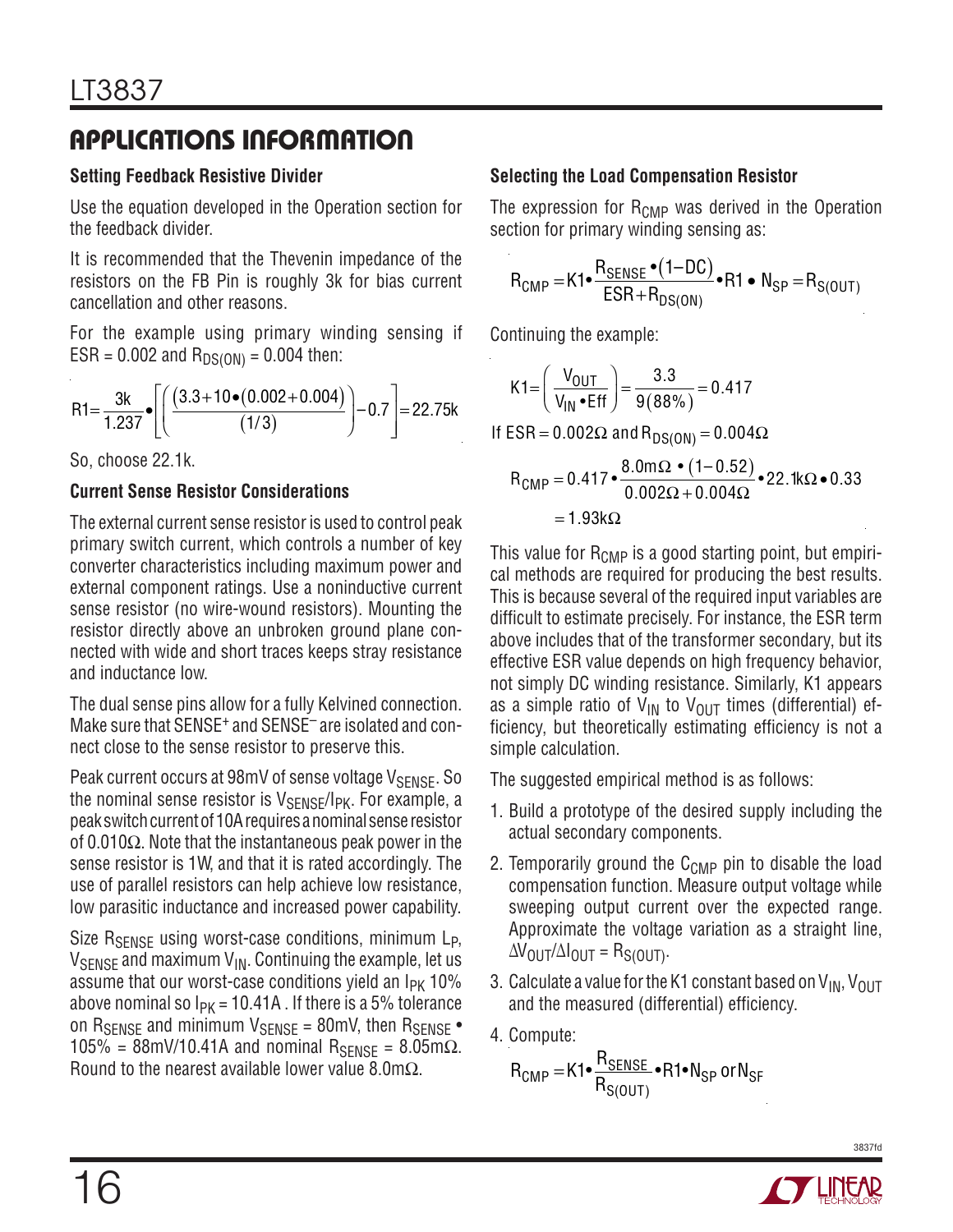- 5. Verify this result by connecting a resistor of this value from the  $R_{\text{CMP}}$  pin to ground.
- 6. Disconnect the ground short to  $C_{\text{CMP}}$  and connect the requisite 0.1µF filter capacitor to ground. Measure the output impedance  $R_{S(OUT)} = \Delta V_{OUT}/\Delta I_{OUT}$  with the new compensation in place.  $R_{S(OUT)}$  should have decreased significantly. Fine tuning is accomplished experimentally by slightly altering  $R_{\text{CMP}}$ . A revised estimate for  $R_{CMP}$  is:

$$
R'_{\text{CMD}} = R_{\text{CMD}} \cdot \left( 1 + \frac{R_{\text{S}(\text{OUT})\text{CMD}}}{R_{\text{S}(\text{OUT})}}} \right)
$$

where  $R'_{\text{CMD}}$  is the new value for the load compensation resistor,  $R_{S(OUT)CMP}$  is the output impedance with  $R_{CMP}$ in place and  $R_{S(OUT)}$  is the output impedance with no load compensation (from step 2).

#### **Setting Frequency**

The switching frequency of the LT3837 is set by an external capacitor connected between the OSC pin and ground. Recommended values are between 200pF and 33pF, yielding switching frequencies between 50kHz and 250kHz. Figure 3 shows the nominal relationship between external capacitance and switching frequency. Place the capacitor as close as possible to the IC and minimize OSC trace length and area to minimize stray capacitance and potential noise pickup.



**Figure 3. fosc vs OSC Capacitor Values** 

You can synchronize the oscillator frequency to an external frequency. This is done with a signal on the SYNC pin. Set the LT3837 frequency 10% slower than the desired external frequency using the OSC pin capacitor, then use a pulse on the SYNC pin of amplitude greater than 2V and with the desired period. The rising edge of the SYNC signal initiates an OSC capacitor discharge forcing primary MOSFET off (PG voltage goes low). If the oscillator frequency is much different from the sync frequency, problems may occur with slope compensation and system stability. Keep the sync pulse width greater than 500ns.

#### **Selecting Timing Resistors**

There are three internal "one-shot" times that are programmed by external application resistors: minimum on-time, enable delay time and primary MOSFET turn-on delay. These are all part of the isolated flyback control technique, and their functions are previously outlined in the Theory of Operation section.

The following information should help in selecting and/or optimizing these timing values.

#### **Minimum On-Time (toN(MIN))**

Minimum on-time is the programmable period during which current limit is blanked (ignored) after the turn on of the primary side switch. This improves regulator performance by eliminating false tripping on the leading edge spike in the switch, especially at light loads. This spike is due to both the gate/source charging current and the discharge of drain capacitance. The isolated flyback sensing requires a pulse to sense the output. Minimum on-time ensures that there is always a signal to close the feedback loop. The LT3837 does not employ cycle skipping at light loads. Therefore, minimum on-time along with synchronous rectification sets the switch over in forced continuous mode operation.

The  $t_{ON(MIN)}$  resistor is set with the following equation:

$$
R_{\text{tON(MIN)}}(k\Omega) = \frac{t_{\text{ON(MIN)}}(ns) - 104}{1.063}
$$

Keep  $R_{\text{tON(MIN)}}$  greater than 70k. A good starting value is 160k.

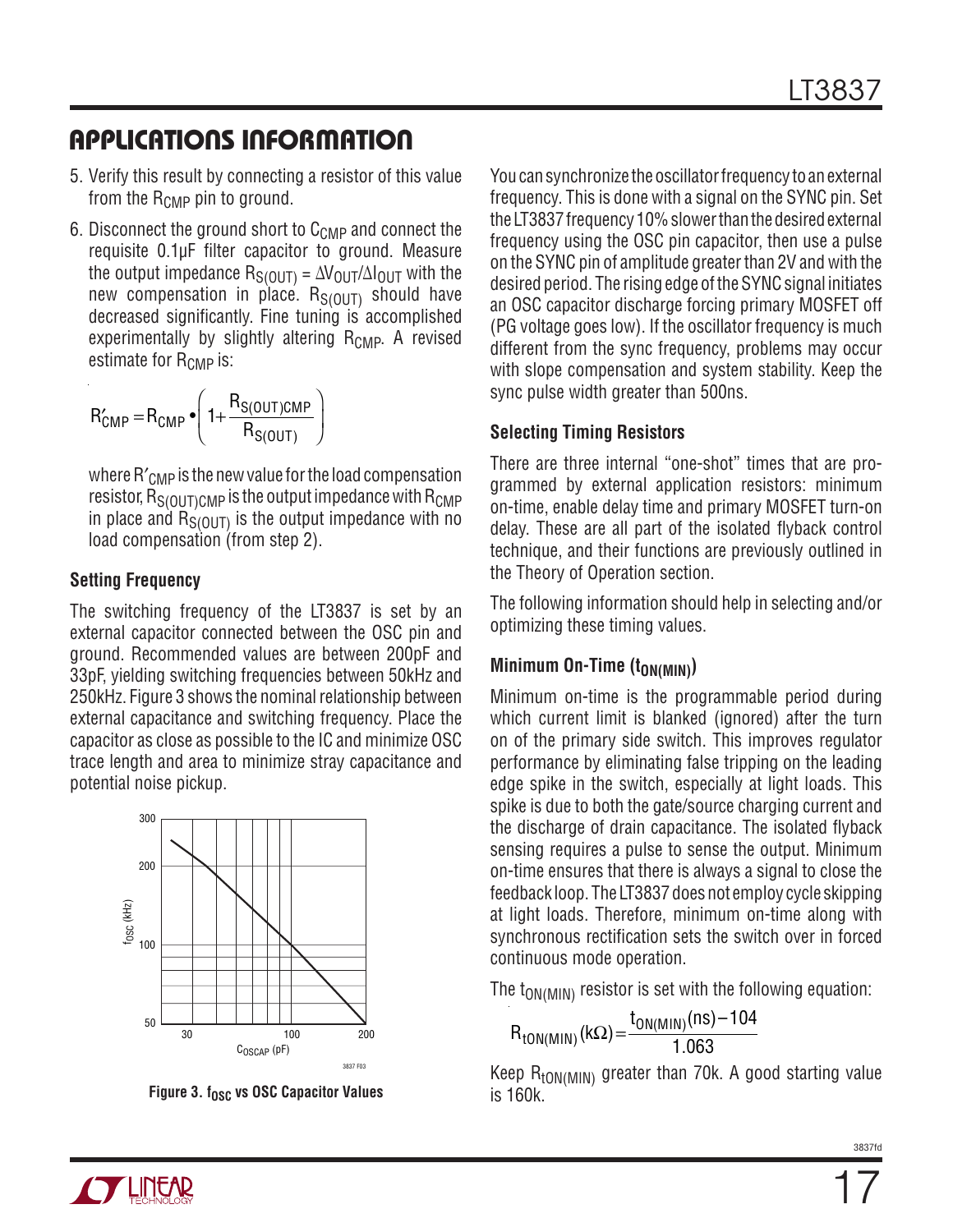### **Enable Delay Time (ENDLY)**

Enable delay time provides a programmable delay between turn-off of the primary gate drive node and the subsequent enabling of the feedback amplifier. As discussed earlier, this delay allows the feedback amplifier to ignore the leakage inductance voltage spike on the primary side.

The worst-case leakage spike pulse width is at maximum load conditions. So set the enable delay time at these conditions.

While the typical applications for this part use forced continuous operation, it is conceivable that a secondaryside controller might cause discontinuous operation at light loads. Under such conditions the amount of energy stored in the transformer is small. The flyback waveform becomes "lazy" and some time elapses before it indicates the actual secondary output voltage. The enable delay time should be made long enough to ignore the "irrelevant" portion of the flyback waveform at light load.

Even though the LT3837 has a robust gate drive, the gate transition-time slows with very large MOSFETs. Increase delay time is as required when using such MOSFETs.

The enable delay resistor is set with the following equation:

 $R_{ENDLY}$ (kΩ) =  $\frac{t_{ENDLY}(ns) - 30}{2.616}$ 

Keep  $R_{ENDLY}$  greater than 40k. A good starting point is 56k.

### **Primary Gate Delay Time (PGDLY)**

Primary gate delay is the programmable time from the turn-off of the synchronous MOSFET to the turn-on of the primary side MOSFET. Correct setting eliminates overlap between the primary side switch and secondary side synchronous switch(es) and the subsequent current spike in the transformer. This spike will cause additional component stress and a loss in regulator efficiency.

The primary gate delay resistor is set with the following equation:

$$
R_{PGDLY}(k\Omega) = \frac{t_{PGDLY}(ns) + 47}{9.01}
$$

A good starting point is 27k.

### **Soft-Start Functions**

The LT3837 contains an optional soft-start function that is enabled by connecting an external capacitor between the SFST pin and ground. Internal circuitry prevents the control voltage at the  $V_C$  pin from exceeding that on the SFST pin. There is an initial pull-up circuit to quickly bring the SFST voltage to approximately 0.8V. From there it charges to approximately 2.8V with a 20µA current source.

The SFST node is then discharged to 0.8V when a fault occurs. A fault is  $V_{CC}$  too low (undervoltage lockout), current sense voltage greater than 200mV or the IC's thermal (overtemperature) shutdown is tripped. When SFST discharges, the  $V_C$  node voltage is also pulled low to below the minimum current voltage. Once discharged, the SFST recharges up again.

In this manner, switch currents are reduced and the stresses in the converter are reduced during fault conditions.

The time it takes to fully charge soft-start is:

$$
t_{SS} = \frac{C_{SFST} \cdot 1.4V}{20\mu A} = 70ms \cdot C_{SFST} \text{ (}\mu\text{F}\text{)}
$$

### **UVLO Pin Function**

The UVLO pin provides a user programming undervoltage lockout. This is usually used to provide undervoltage lockout based on  $V_{\text{IN}}$ . The gate drivers are disabled when UVLO is below the 1.24V UVLO threshold. An external resistive divider between the input supply and ground is used to set the turn-on voltage.

The bias current on this pin depends on the pin voltage and UVLO state. The change provides the user with adjustable UVLO hysteresis. When the pin rises above the UVLO threshold a small current is sourced out of the pin, increasing the voltage on the pin. As the pin voltage drops below this threshold, the current is stopped, further

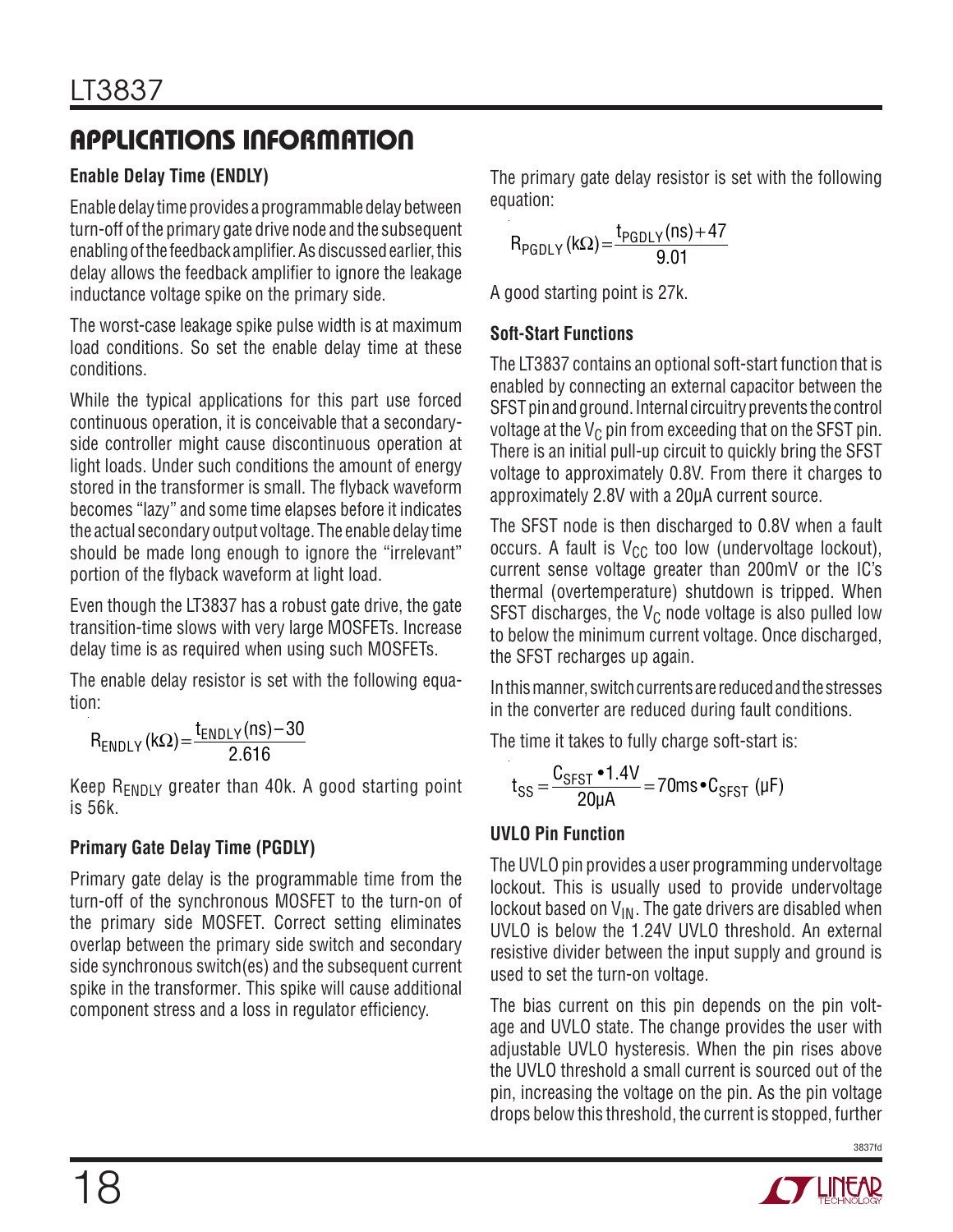dropping the voltage on UVLO. In this manner, hysteresis is produced.

Referring to Figure 4, the voltage hysteresis at  $V_{IN}$  is equal to the change in bias current times  $R_A$ . The design procedure is to select the desired  $V_{\text{IN}}$  referred voltage hysteresis,  $V_{UVHYS}$ . Then:

$$
R_A = \frac{V_{UVHYS}}{I_{UVLO}}
$$

where:

 $I_{UVLO} = I_{UVLOL} - I_{UVLOH}$  is approximately 3.4 $\mu$ A  $R_B$  is then selected with the desired turn-on voltage:

$$
R_B = \frac{R_A}{\left(\frac{V_{IN(ON)}}{V_{UVLO}} - 1\right)}
$$

If we wanted a  $V_{\text{IN}}$ -referred trip point of 8.4V, with 0.3V of hysteresis (on at 8.4V, off at 8.1V):

$$
R_A = \frac{0.3V}{3.4\mu A} = 88.2k, \text{ use } 86.6k
$$
  

$$
R_B = \frac{86.6k}{\left(\frac{8.4V}{1.24V} - 1\right)} = 14.99k, \text{ use } 15k
$$

Even with good board layout, board noise may cause problems with UVLO. You can filter the divider but keep large capacitance off the UVLO node because it will slow the hysteresis produced from the change in bias current. Figure 4c shows an alternate method of filtering by splitting the  $R_A$  resistor with the capacitor. The split should put more of the resistance on the UVLO side.



#### **Control Loop Compensation**

Loop frequency compensation is performed by connecting a capacitor network from the output of the feedback amplifier ( $V_C$  pin) to ground as shown in Figure 5. Because of the sampling behavior of the feedback amplifier, compensation is different from traditional current mode switcher controllers. Normally only  $C_{VC}$  is required.  $R_{VC}$ can be used to add a "zero" but the phase margin improvement traditionally offered by this extra resistor is usually already accomplished by the nonzero secondary circuit impedance.  $C_{VCD}$  can be used to add an additional high frequency pole and is usually sized at 0.1 times  $C_{\text{VC}}$ .



**Figure 5. V<sub>C</sub> Compensation Network** 

In further contrast to traditional current mode switchers,  $V_C$  pin ripple is generally not an issue with the LT3837. The dynamic nature of the clamped feedback amplifier forms an effective track/hold type response, whereby the  $V<sub>C</sub>$  voltage changes during the flyback pulse, but is then held during the subsequent switch-on portion of the next cycle. This action naturally holds the  $V_C$  voltage stable during the current comparator sense action (current mode switching).

AN19 provides a method for empirically tweaking frequency compensation. Basically, it involves introducing a load current step and monitoring the response.

#### **Slope Compensation**

This part incorporates current slope compensation. Slope compensation is required to ensure current loop stability when the DC is greater than 50%. In some switcher controllers, slope compensation reduces the maximum peak current at higher duty cycles. The LT3837 eliminates this need by having circuitry that compensates for the slope compensation so that maximum current sense voltage is constant across all duty cycles.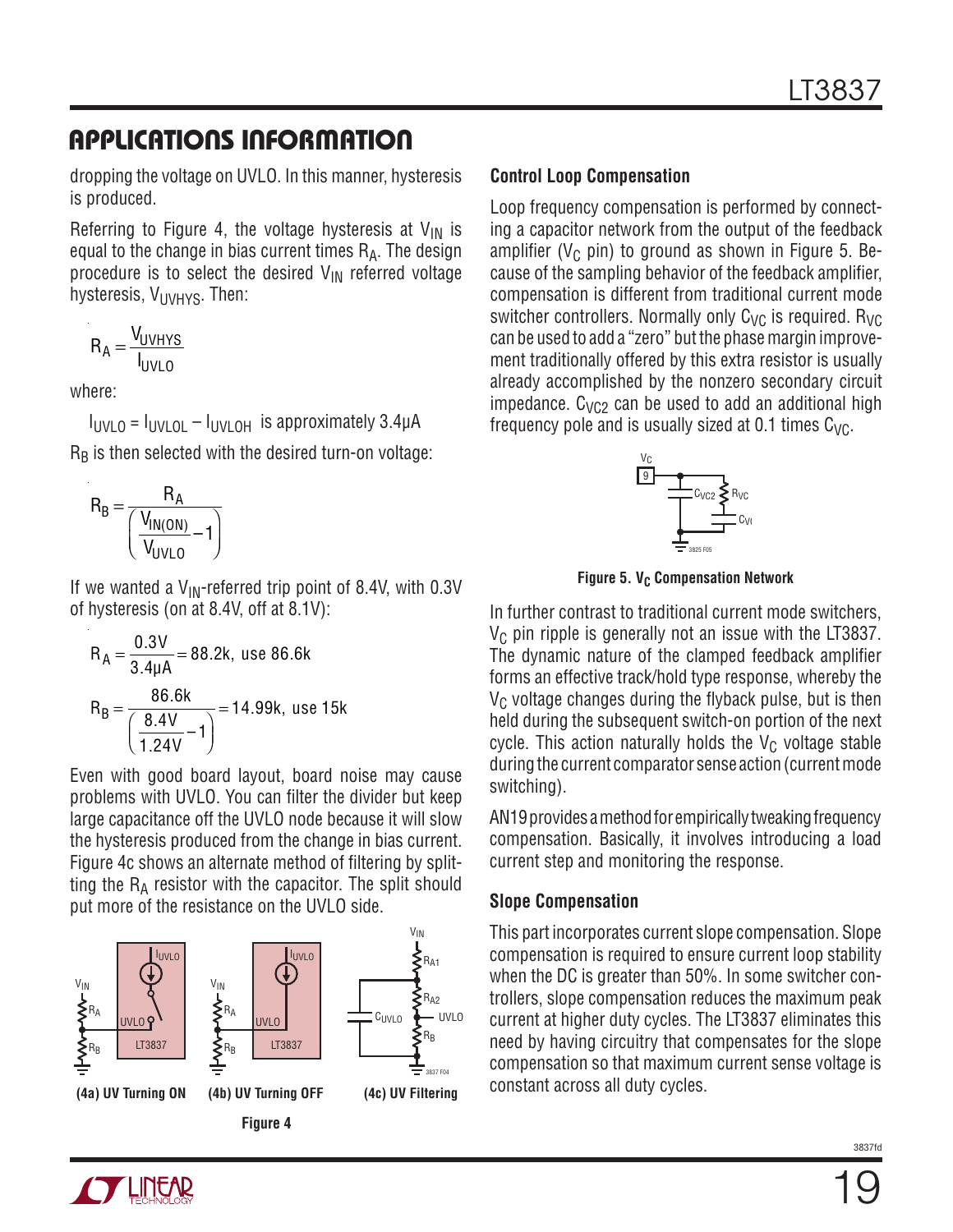### **Minimum Load Considerations**

At light loads, the LT3837 derived regulator goes into forced continuous conduction mode. The primary side switch always turns on for a short time as set by the  $t_{ON(MIN)}$  resistor. If this produces more power than the load requires, power will flow back into the primary during the "off" period when the synchronization switch is on. This does not produce any inherently adverse problems, though light load efficiency is reduced.

### **Maximum Load Considerations**

The current mode control uses the  $V<sub>C</sub>$  node voltage and amplified sense resistor voltage as inputs to the current comparator. When the amplified sense voltage exceeds the  $V<sub>C</sub>$  node voltage, the primary side switch is turned off.

In normal use, the peak switch current increases while FB is below the internal reference. This continues until  $V<sub>C</sub>$  reaches its 2.56V clamp. At clamp, the primary side MOSFET will turn off at the rated 98mV V<sub>SENSE</sub> level. This repeats on the next cycle.

It is possible for the peak primary switch currents as referred across  $R_{\text{SENSF}}$  to exceed the max 98mV rating because of the minimum switch-on time blanking. If the voltage on V<sub>SENSE</sub> reaches 206mV after the minimum turn-on time, the SFST capacitor is discharged, which also discharges the  $V_C$  capacitor. This then reduces the peak current on the next cycle and will reduce overall stress in the primary switch.

### **Short-Circuit Conditions**

Loss of current limit is possible under certain conditions such as an output short-circuit. If the duty cycle exhibited by the minimum on-time is greater than the ratio of secondary winding voltage (referred-to-primary) divided by input voltage, then peak current is not controlled at the nominal value. It ratchets up cycle-by-cycle to some

higher level. Expressed mathematically, the requirement to maintain short-circuit control is:

$$
DC_{MIN} = t_{ON(MIN)} \cdot t_{OSC} < \frac{I_{SC} \cdot (R_{SEC} + R_{DS(ON)})}{V_{IN} \cdot N_{SP}}
$$

where:

 $t_{ON(MIN)}$  = primary side switch minimum on-time

 $I_{SC}$  = short-circuit output current

Other variables as previously defined.

Trouble is typically encountered only in applications with a relatively high product of input voltage times secondaryto-primary turns ratio and/or a relatively long minimum switch-on time. Additionally, several real world effects such as transformer leakage inductance, AC winding losses, and output switch voltage drop combine to make this simple theoretical calculation a conservative estimate. Prudent design evaluates the switcher for short-circuit protection and adds any additional circuitry to prevent destruction.

### **Output Voltage Error Sources**

The LT3837's feedback sensing introduces additional sources of errors. The following is a summary list.

The internal bandgap voltage reference sets the reference voltage for the feedback amplifier. The specifications detail its variation.

The external feedback resistive divider ratio proportional directly affects regulated voltage. Use 1% components.

Leakage inductance on the transformer secondary reduces the effective secondary-to-feedback winding turns ratio  $(N_S/N_F)$  from its ideal value. This increases the output voltage target by a similar percentage. Since secondary leakage inductance is constant from part to part (with a tolerance) adjust the feedback resistor ratio to compensate.

The transformer secondary current flows through the impedances of the winding resistance, synchronous MOSFET  $R_{DS(ON)}$  and output capacitor ESR. The DC equivalent current for these errors is higher than the load current because conduction occurs only during the converter's "off" time. So divide the load current by  $(1 - DC)$ .

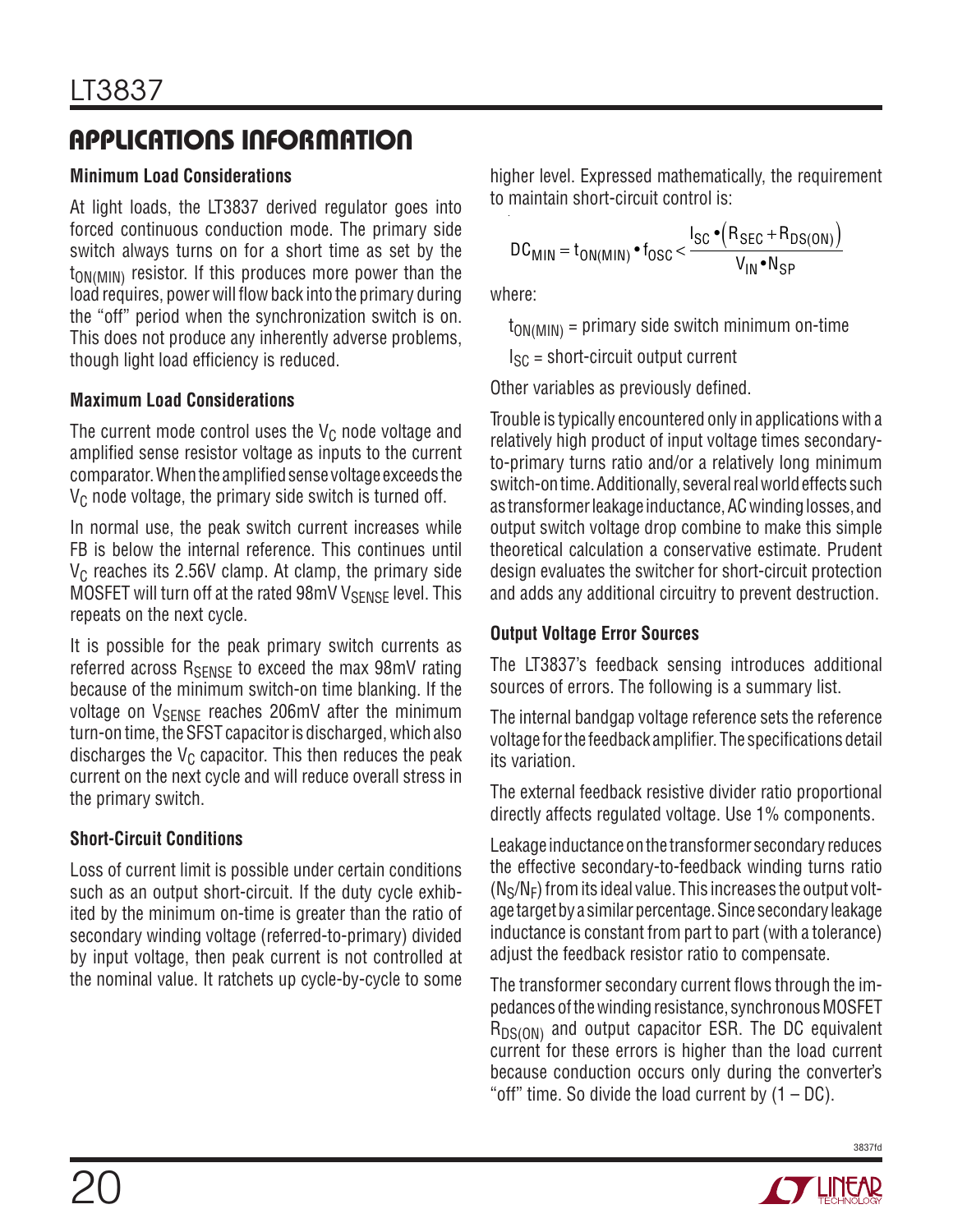If the output load current is relatively constant, the feedback resistive divider is used to compensate for these losses. Otherwise, use the LT3837 load compensation circuitry (see Load Compensation).

If multiple output windings are used, the flyback winding will have a signal that represents an amalgamation of all these windings impedances. Take care that you examine worst-case loading conditions when tweaking the voltages.

#### **Power MOSFET Selection**

The power MOSFETs are selected primarily on the criteria of on-resistance  $R_{DS(ON)}$ , input capacitance, drain-to-source breakdown voltage ( $\overline{BV}_{DSS}$ ), maximum gate voltage (VGS) and maximum drain current  $(I_{D(MAX)})$ .

For the primary-side power MOSFET, the peak current is:

$$
I_{PK} = \frac{I_{OUT}}{1 - DC_{MAX}} \cdot \left(1 + \frac{X_{MIN}}{2}\right)
$$

where X is peak-to-peak current ratio as defined earlier.

For each secondary-side power MOSFET, the peak current is:

$$
I_{PK} = \frac{I_{OUT}}{1 - DC_{MAX}} \cdot \left(1 + \frac{X_{MIN}}{2}\right)
$$

Select a primary-side power MOSFET with a  $B_{VDSS}$  greater than:

$$
BV_{DSS} \geq I_{PK} \sqrt{\frac{L_{LKG}}{C_{P}}} + V_{IN(MAX)} + \frac{V_{OUT(MAX)}}{N_{SP}}
$$

where  $N_{SP}$  reflects the turns ratio of that secondary-to-primary winding.  $L_{KG}$  is the primary-side leakage inductance and  $C_P$  is the primary-side capacitance (mostly from the  $C<sub>OSS</sub>$  of the primary-side power MOSFET). A snubber may be added to reduce the leakage inductance spike as discussed earlier.

For each secondary-side power MOSFET, the BV $_{\text{DSS}}$  should be greater than:

 $BV_{DSS} \geq V_{OUT} + V_{IN(MAX)} \cdot N_{SP}$ 

Choose the primary side MOSFET  $R_{DS(ON)}$  at the nominal gate drive voltage (7.5V). The secondary side MOSFET gate drive voltage depends on the gate drive method.

Primary side power MOSFET RMS current is given by:

$$
I_{RMSPRI} = \frac{P_{IN}}{V_{IN(MIN)}\sqrt{DC_{MAX}}}
$$

For each secondary-side power MOSFET RMS current is given by:

$$
I_{\text{RMSSEC}} = \frac{I_{\text{OUT}}}{\sqrt{1 - DC_{\text{MAX}}}}
$$

Calculate MOSFET power dissipation next. Because the primary-side power MOSFET may operate at high  $V_{DS}$ , a transition power loss term is included for accuracy.  $C_{\text{MILLER}}$ is the most critical parameter in determining the transition loss, but is not directly specified on the data sheets.

C<sub>MILLER</sub> is calculated from the gate charge curve included on most MOSFET data sheets (Figure 6).



**Figure 6. Gate Charge Curve**

The flat portion of the curve is the result of the Miller (gate-to-drain) capacitance as the drain voltage drops. The Miller capacitance is computed as:

$$
C_{MILLER} = \frac{Q_B - Q_A}{V_{DS}}
$$

The curve is done for a given  $V_{DS}$ . The Miller capacitance for different  $V_{DS}$  voltages are estimated by multiplying the computed C<sub>MILLER</sub> by the ratio of the application  $V_{DS}$  to the curve specified  $V_{DS}$ .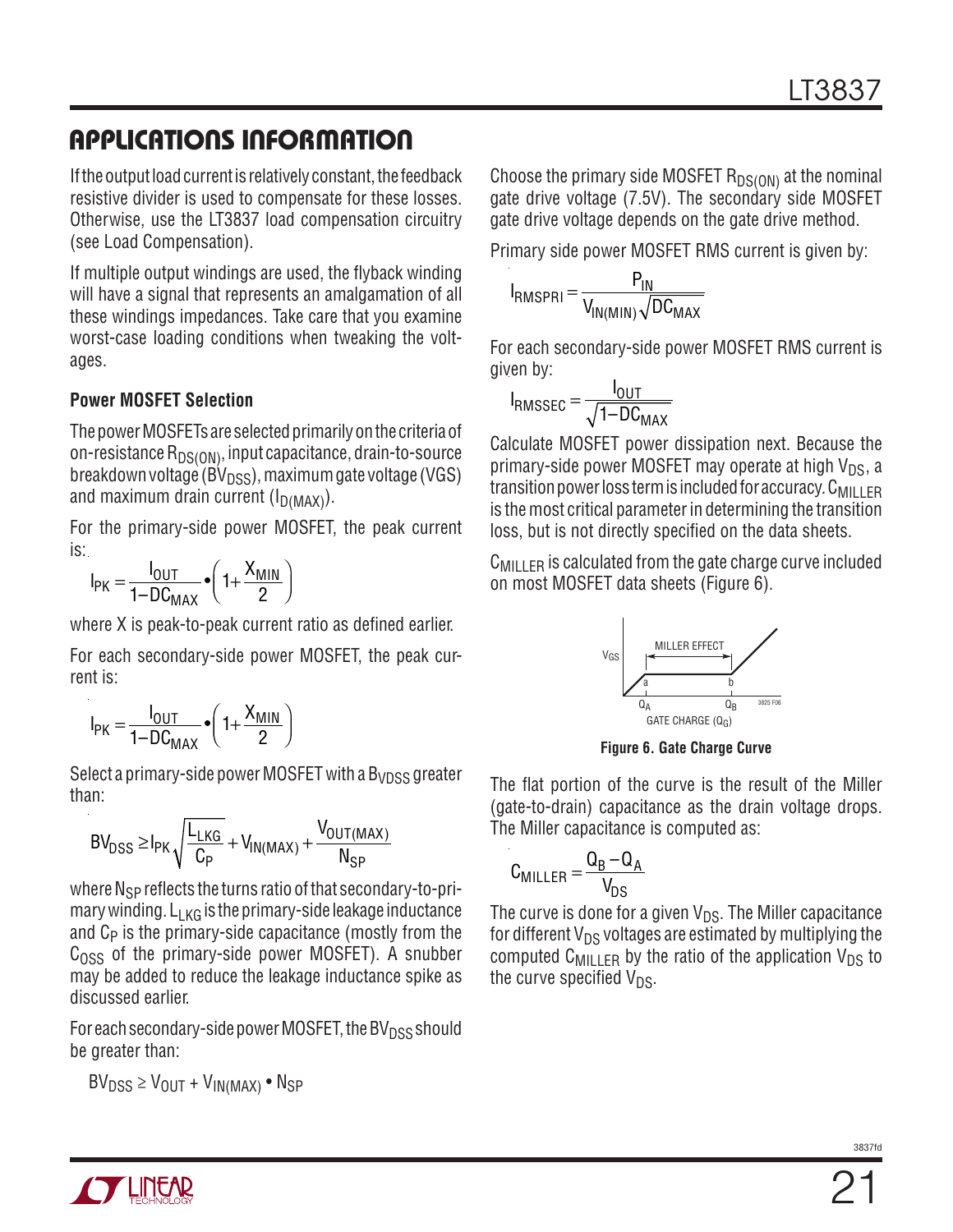With  $C_{\text{MII}}$   $E_{\text{B}}$  determined, calculate the primary-side power MOSFET power dissipation:

$$
P_{DPRI} = I_{RMS(PRI)}^2 \cdot R_{DS(ON)}^2 (1+\delta) +
$$
  
\n
$$
V_{IN(MAX)} \cdot \frac{P_{IN(MAX)}^2}{DC_{IN}} \cdot R_{DR} \cdot \frac{C_{MILLER}}{V_{GATE(MAX)} - V_{TH}} \cdot t_{OSC}
$$
  
\nwhere:

W

 $R_{\text{DR}}$  is the gate driver resistance approximately 10 $\Omega$ 

 $V<sub>TH</sub>$  is the MOSFET gate threshold voltage

 $f_{\rm OSC}$  is the operating frequency.

 $(1 + \delta)$  is generally given for a MOSFET in the form of a normalized RDS(ON) vs temperature curve. If you don't have a curve, use  $\delta = 0.005$ /°C as an estimate.

The secondary-side power MOSFETs typically operate at substantially lower  $V_{DS}$ , so you can neglect transition losses. The dissipation is calculated using:

 $P_{D(SEC)} = I_{RMS(SEC)}^2 \cdot R_{DS(ON)}(1 + \delta)$ 

With power dissipation known, the MOSFETs' junction temperatures are obtained from the equation:

 $T_J = T_A + P_D \bullet \theta_{JA}$ 

where  $T_A$  is the ambient temperature and  $\theta_{JA}$  is the MOSFET junction to ambient thermal resistance.

Once you have TJ, iterate your calculations recomputing  $\delta$ , power dissipations until convergence.

### **Gate Drive Node Consideration**

The PG and SG gate drivers are strong drives to minimize gate drive rise and fall times. This improves efficiency but the high frequency components of these signals can cause problems. Keep the traces short and wide to reduce parasitic inductance.

The parasitic inductance creates an LC tank with the MOSFET gate capacitance. In less than ideal layouts, a series resistance of  $5\Omega$  or more may help to dampen the ringing at the expense of slightly slower rise and fall times and efficiency.

The LT3837 gate drives will clamp the max gate voltage to roughly 7.4V, so you can safely use MOSFETs with max V<sub>GS</sub> of 10V or larger.

### **Synchronous Gate Drive**

There are several different ways to drive the synchronous gate MOSFET. Full converter isolation requires the synchronous gate drive to be isolated. This is usually accomplished by way of a pulse transformer. Usually the pulse driver is used to drive a buffer on the secondary as shown in the application on the front page of this data sheet.

However, other schemes are possible. There are gate drivers and secondary side synchronous controllers available that provide the buffer function as well as additional features.

### **Capacitor Selection**

In a flyback converter, the input and output current flows in pulses, placing severe demands on the input and output filter capacitors. The input and output filter capacitors are selected based on RMS current ratings and ripple voltage.

Select an input capacitor with a ripple current rating greater than:

$$
I_{RMS} = \frac{P_{IN}}{V_{IN(MIN)}} \sqrt{\frac{1 - DC_{MAX}}{DC_{MAX}}}
$$

Continuing the example:

$$
I_{RMS} = \frac{37.5W}{9V} \sqrt{\frac{1-52.4\%}{52.4\%}} = 3.97A
$$

Input capacitor series resistance (ESR) and inductance (ESL) need to be small as they affect electromagnetic interference suppression. In some instances, high ESR can also produce stability problems because flyback converters exhibit a negative input resistance characteristic. Refer to Application Note 19 for more information.

The output capacitor is sized to handle the ripple current and to ensure acceptable output voltage ripple. The output capacitor should have an RMS current rating greater than:

$$
I_{RMS} = I_{OUT} \sqrt{\frac{DC_{MAX}}{1 - DC_{MAX}}}
$$

Continuing the example:

$$
I_{RMS} = 10A\sqrt{\frac{52.4\%}{1-52.4\%}} = 10.5A
$$

This is calculated for each output in a multiple winding application.

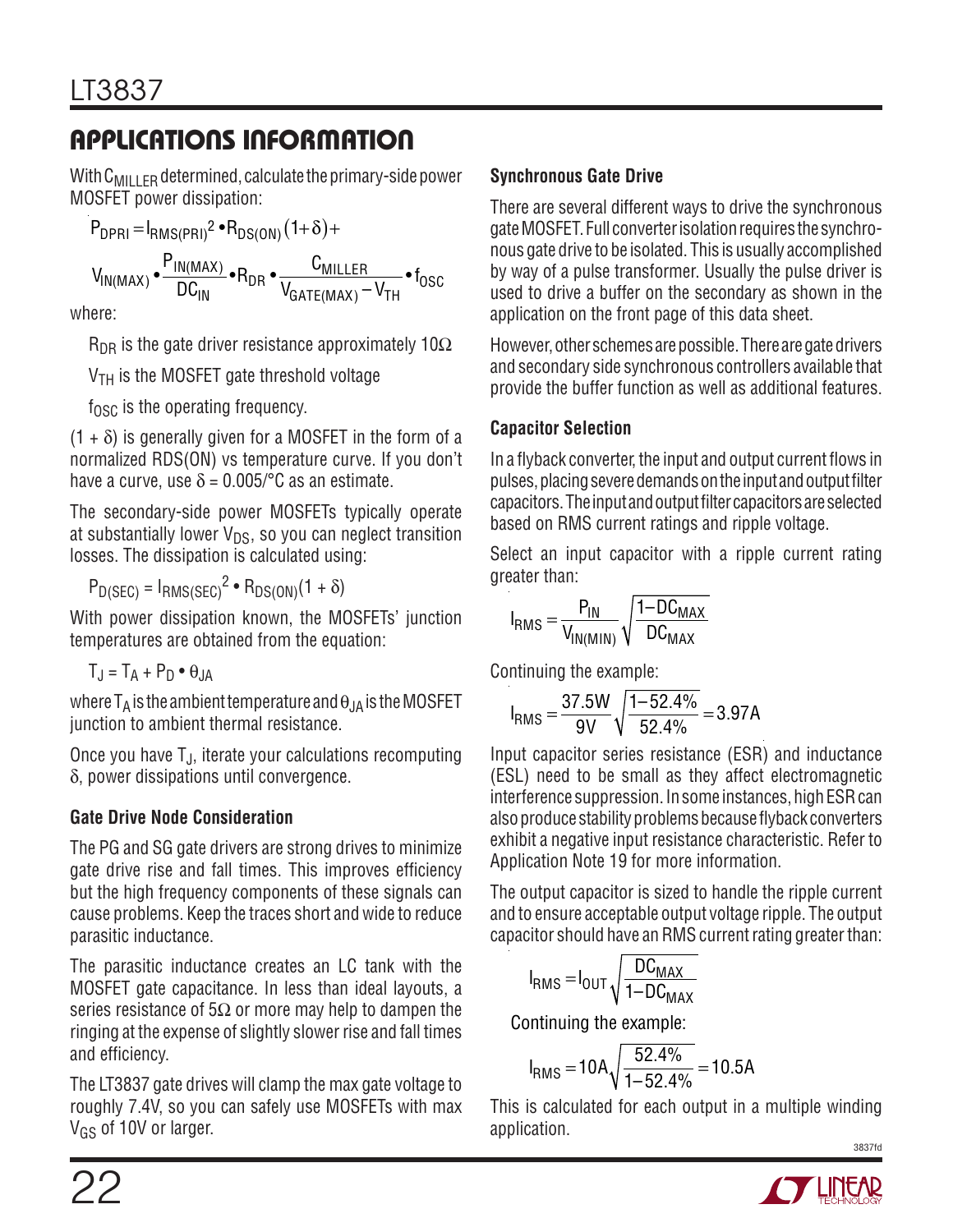

**Figure 7. Typical Flyback Converter Waveforms**

ESR and ESL along with bulk capacitance directly affect the output voltage ripple. The waveforms for a typical flyback converter are illustrated in Figure 7.

The maximum acceptable ripple voltage (expressed as a percentage of the output voltage) is used to establish a starting point for the capacitor values. For the purpose of simplicity we will choose 2% for the maximum output ripple, divided equally between the ESR step and the charging/discharging ∆V. This percentage ripple changes, depending on the requirements of the application. You can modify the following equations.

For a 1% contribution to the total ripple voltage, the ESR of the output capacitor is determined by:

$$
ESR_{COUT} \le 1\% \cdot \frac{V_{OUT} \cdot (1 - DC_{MAX})}{I_{OUT}}
$$

The other 1% is due to the bulk C component, so use:

$$
C_{\text{OUT}} \geq \frac{I_{\text{OUT}}}{1\% \cdot V_{\text{OUT}} \cdot f_{\text{OSC}}}
$$

In many applications the output capacitor is created from multiple capacitors to achieve desired voltage ripple, reliability and cost goals. For example, a low ESR ceramic capacitor can minimize the ESR step, while an electrolytic capacitor satisfies the required bulk C.

Continuing our example, the output capacitor needs:

$$
ESRCOUT ≤ 1% •  $\frac{3.3V \cdot (1 - 52.4\%)}{10A} = 1.6m\Omega$   

$$
COUT ≥ \frac{10A}{1% • 3.3 • 200kHz} = 1515\mu F
$$
$$

These electrical characteristics require paralleling several low ESR capacitors possibly of mixed type.

Most capacitor ripple current ratings are based on 2000 hour life. This makes it advisable to derate the capacitor or to choose a capacitor rated at a higher temperature than required.

One way to reduce cost and improve output ripple is to use a simple LC filter. Figure 8 shows an example of the filter.



**Figure 8**

The design of the filter is beyond the scope of this data sheet. However, as a starting point, use these general guide lines. Start with a  $C<sub>OUT</sub>$  1/4 the size of the nonfilter solution. Make C1 1/4 of  $C<sub>OUT</sub>$  to make the second filter pole independent of  $C_{OUT}$ . The smaller C1 may be best implemented with multiple ceramic capacitors. Make L1 smaller than the output inductance of the transformer. In general, a 0.1µH filter inductor is sufficient. Add a small ceramic capacitor ( $C_{O(1)T2}$ ) for high frequency noise on  $V<sub>OUT</sub>$ . For those interested in more details refer to "Second-Stage LC Filter Design," Ridley, Switching Power Magazine, July 2000, p8-10.

Circuit simulation is a way to optimize output capacitance and filters, just make sure to include the component parasitics. LTC SwitcherCAD™ is a terrific free circuit simulation tool that is available at www.linear.com. Final optimization of output ripple must be done on a dedicated PC board. Parasitic inductance due to poor layout can significantly impact ripple. Refer to the PC Board Layout section for more details.

SwitcherCAD is a trademark of Linear Technology Corporation.



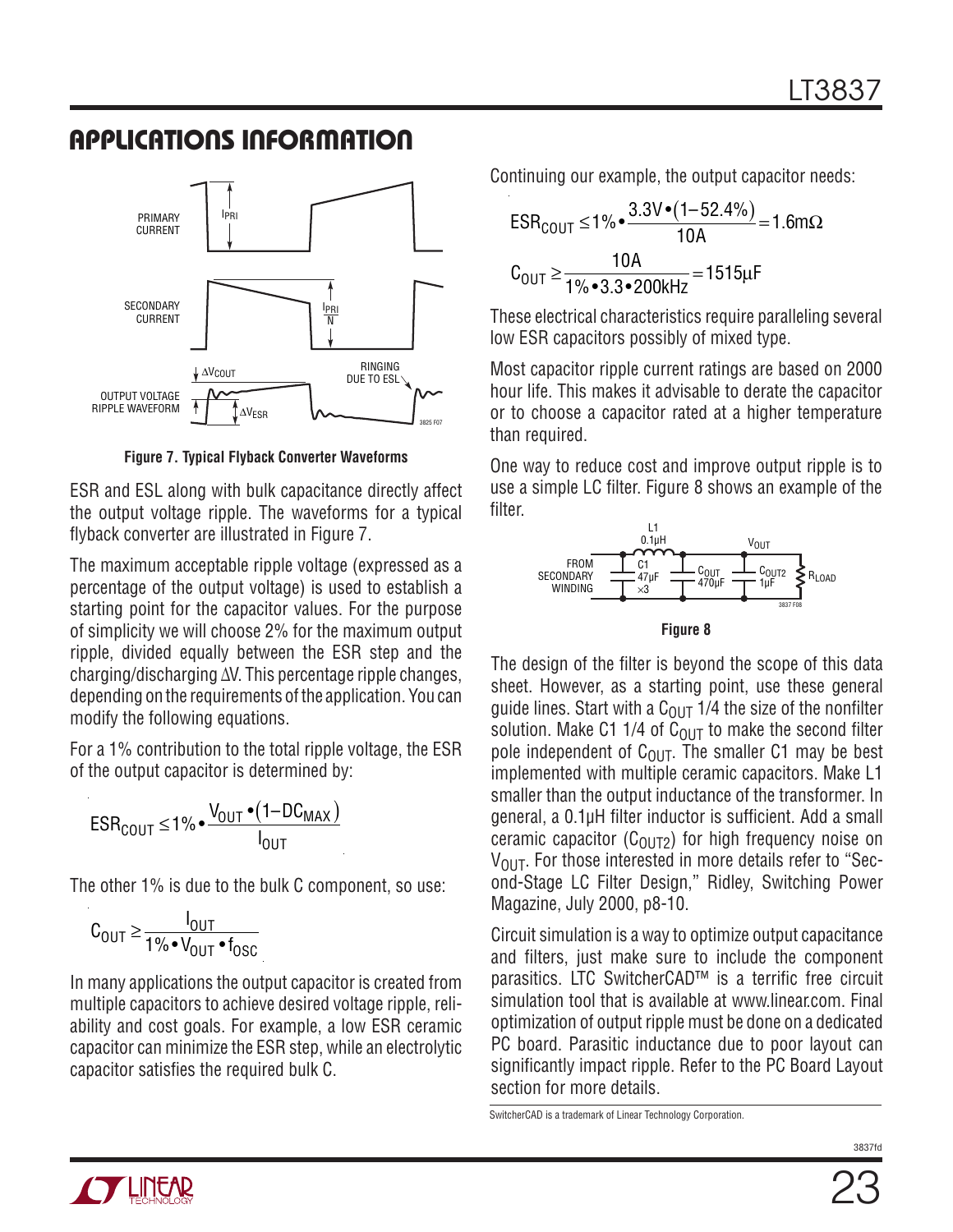### **IC Thermal Considerations**

Take care to ensure that the LT3837 junction temperature does not exceed 125°C. Power is computed from the average supply current, the sum of quiescent supply current  $(I<sub>CC</sub>$  in the specifications) plus gate drive currents.

The primary gate drive current is computed as:

 $f_{\text{OSC}} \cdot Q_G$ 

where  $Q_G$  is the total gate charge at max  $V_{GS}$  (obtained from the gate charge curve) and f is the switching frequency.

Since the synchronous driver is usually driving a capacitive load, the power dissipation is:

 $f_{\text{OSC}} \cdot C_S \cdot V_{\text{SGMAY}}$ 

where  $C_S$  is the SG capacitive load and  $V_{SGMAX}$  is the SG pin max voltage.

So total IC dissipation is computed as:

 $P_{\text{D(TOTAL)}} = V_{\text{CC}} \cdot (I_{\text{CC}} + f \cdot (Q_{\text{GPRI}} + C_{\text{S}} \cdot V_{\text{SGMAX}}))$ 

 $V_{CC}$  is the worst-case LT3837 supply voltage.

Junction temperature is computed as:

 $T_{\rm J} = T_{\rm A} + P_{\rm D} \cdot \theta_{\rm JA}$ 

where:

 $T_A$  is the ambient temperature

 $\theta_{JA}$  is the FE16 package junction-to-ambient thermal impedance (40°C/W).

### **PC Board Layout Considerations**

In order to minimize switching noise and improve output load regulation, connect the GND pin of the LT3837 directly to the ground terminal of the  $V_{CC}$  decoupling capacitor, the bottom terminal of the current sense resistor, the ground terminal of the input capacitor, and the ground plane (multiple vias). Place the  $V_{CC}$  capacitor immediately adjacent to the  $V_{CC}$  and GND pins on the IC package. This capacitor carries high di/dt MOSFET gate drive currents. Use a low ESR ceramic capacitor.

Take care in PCB layout to keep the traces that conduct high switching currents short, wide and with minimal overall loop area. These are typically the traces associated with the switches. This reduces the parasitic inductance and also minimizes magnetic field radiation. Figure 9 outlines the critical paths.

Keep electric field radiation low by minimizing the length and area of traces (keep stray capacitances low). The drain of the primary side MOSFET is the worst offender in this category. Always use a ground plane under the switcher circuitry to prevent coupling between PCB planes.

Check that the maximum  $BV<sub>DSS</sub>$  ratings of the MOSFETs are not exceeded due to inductive ringing. This is done by viewing the MOSFET node voltages with an oscilloscope. If it is breaking down either choose a higher voltage device, add a snubber or specify an avalanche-rated MOSFET.

Place the small-signal components away from high frequency switching nodes. This allows the use of a pseudo-Kelvin connection for the signal ground, where high di/dt gate driver currents flow out of the IC ground pin in one direction (to the bottom plate of the  $V_{CC}$  decoupling capacitor) and small-signal currents flow in the other direction.

Keep the trace from the feedback divider tap to the FB short to preclude inadvertent pickup.

For applications with multiple switching power converters connected to the same input supply, make sure that the input filter capacitor for the LTC3837 is not shared with other converters. AC input current from another converter could cause substantial input voltage ripple and this could interfere with the LT3837 operation. A few inches of PC trace or wire (L  $\approx$  100nH) between the C<sub>IN</sub> of the LT3837 and the actual source  $V_{\text{IN}}$  is sufficient to prevent current sharing problems.

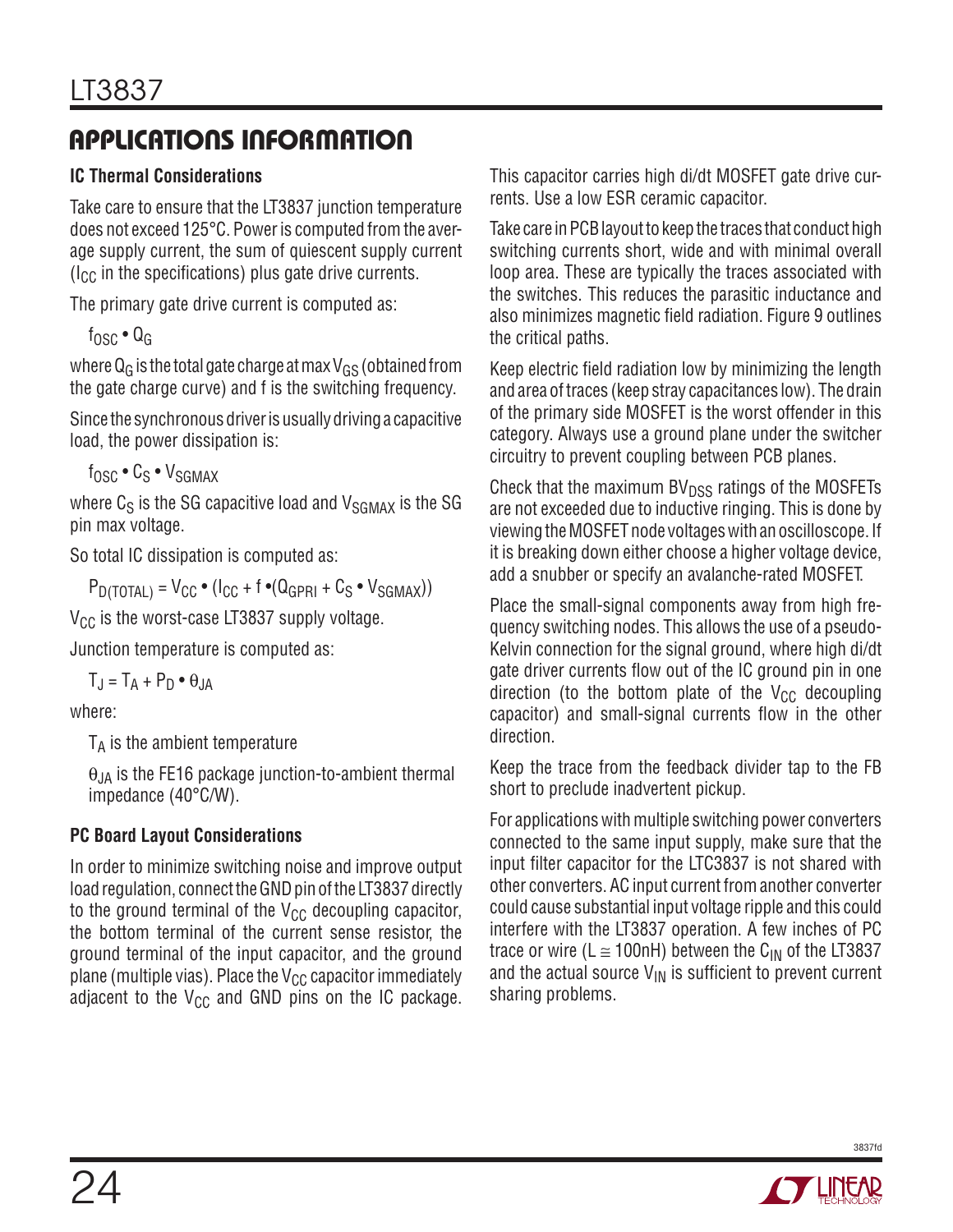

TYPICAL APPLICATION



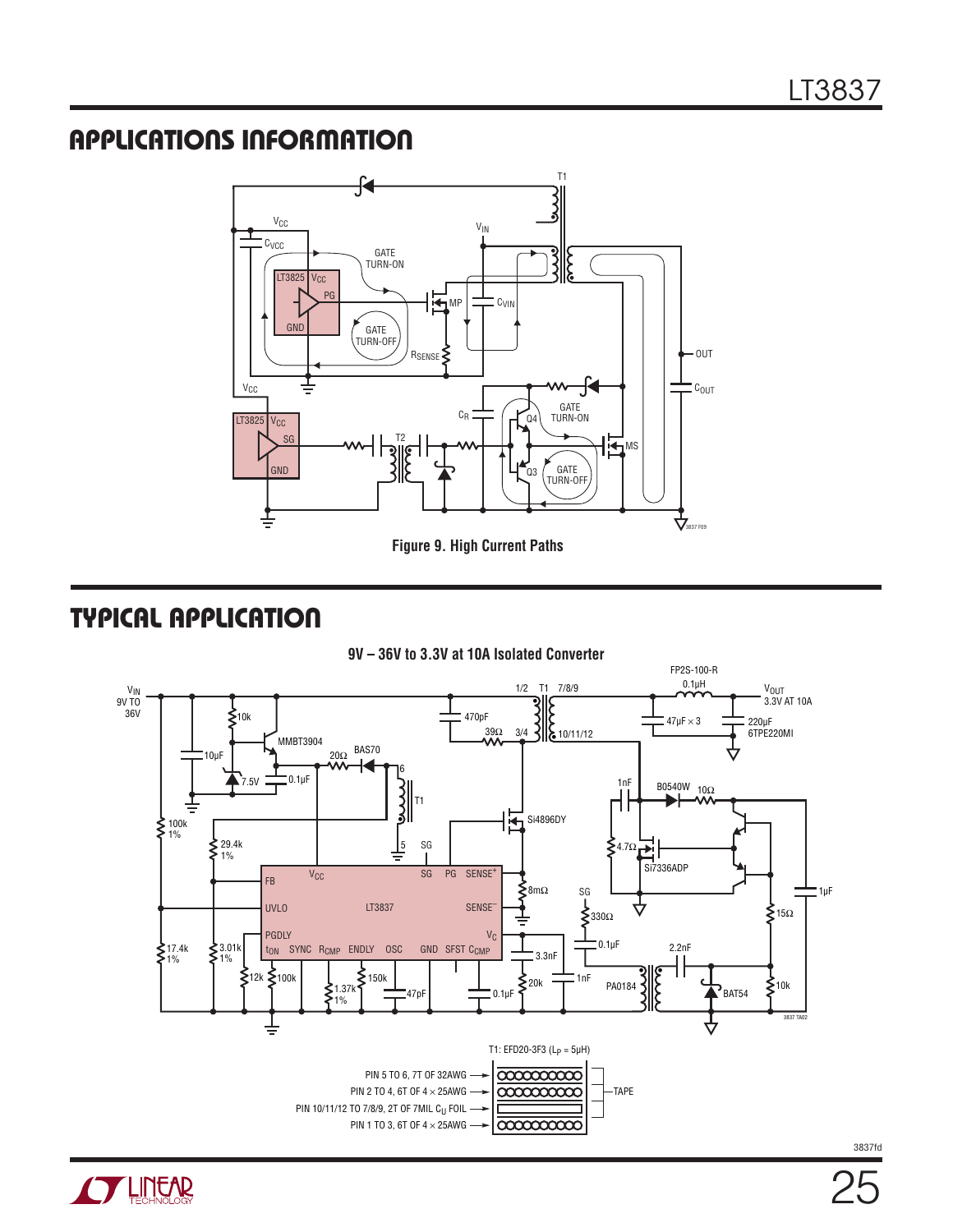# PACKAGE DESCRIPTION

**FE Package 16-Lead Plastic TSSOP (4.4mm)** (Reference LTC DWG # 05-08-1663 Rev J) **Exposed Pad Variation BC**



RECOMMENDED SOLDER PAD LAYOUT





10 9

 $4.90 - 5.10*$ (.193 – .201)

> 3.58  $(141)$

16 1514 13 12 11<br>日日日日日日



DETAIL B IS THE PART OF THE LEAD FRAME FEATURE FOR REFERENCE ONLY **NO MEASUREMENT PURPOSE**

NOTE:

2. DIMENSIONS ARE IN MILLIMETERS

3. DRAWING NOT TO SCALE

1. CONTROLLING DIMENSION: MILLIMETERS 4. RECOMMENDED MINIMUM PCB METAL SIZE FOR EXPOSED PAD ATTACHMENT

(INCHES) \*DIMENSIONS DO NOT INCLUDE MOLD FLASH. MOLD FLASH SHALL NOT EXCEED 0.150mm (.006") PER SIDE

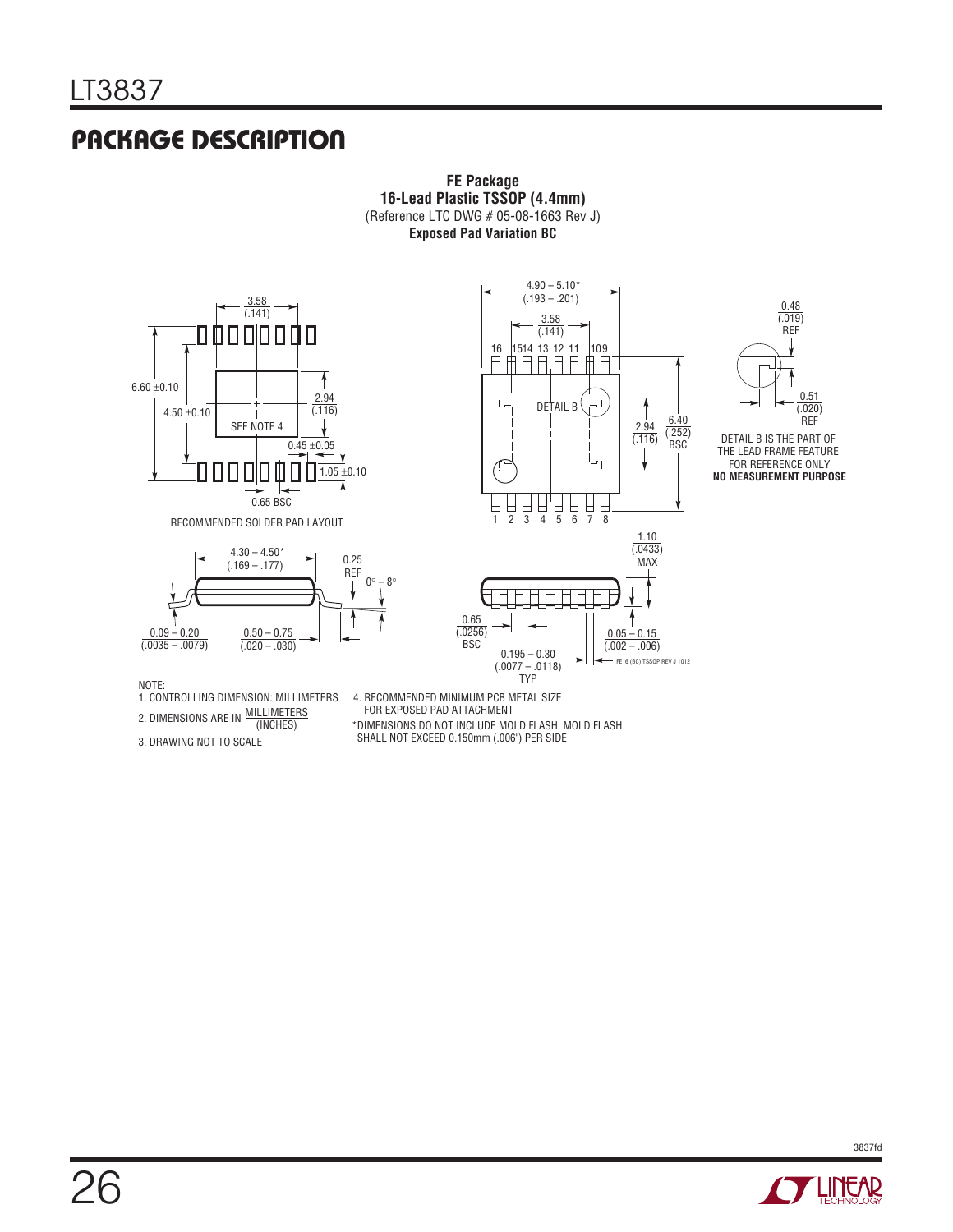### REVISION HISTORY **(Revision history begins at Rev C)**

| <b>REV</b> | <b>DATE</b> | <b>DESCRIPTION</b>                          | <b>PAGE NUMBER</b> |
|------------|-------------|---------------------------------------------|--------------------|
| C          | 11/09       | Change to Absolute Maximum Ratings          | 2                  |
|            |             | <b>Change to Electrical Characteristics</b> | 2,3                |
|            |             | Change to Pin Functions                     | 6                  |
|            |             | Change to Block Diagram                     | 8                  |
|            |             | Change to Flyback Feedback Amplifier        | 9                  |
|            |             | Text Change to Applications Information     | 23                 |
|            |             | <b>Changes to Related Parts</b>             | 28                 |
| D          | 12/12       | Updated G20 graph                           | 6                  |
|            |             | Updated package                             | 26                 |